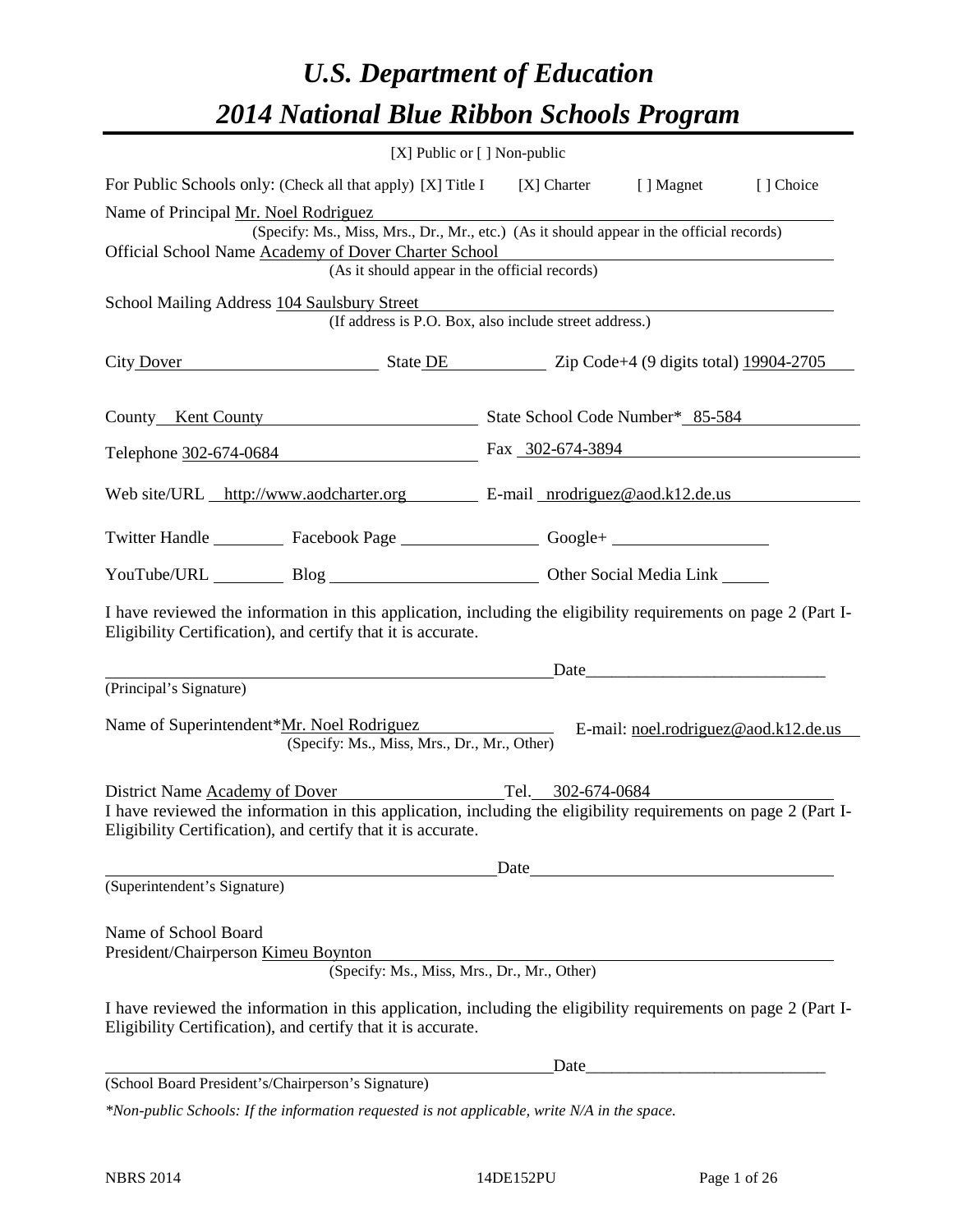#### **Include this page in the school's application as page 2.**

The signatures on the first page of this application (cover page) certify that each of the statements below concerning the school's eligibility and compliance with U.S. Department of Education, Office for Civil Rights (OCR) requirements is true and correct.

- 1. The school configuration includes one or more of grades K-12. (Schools on the same campus with one principal, even a K-12 school, must apply as an entire school.)
- 2. The school has made its Annual Measurable Objectives (AMOs) or Adequate Yearly Progress (AYP) each year for the past two years and has not been identified by the state as "persistently dangerous" within the last two years.
- 3. To meet final eligibility, a public school must meet the state's AMOs or AYP requirements in the 2013-2014 school year and be certified by the state representative. Any status appeals must be resolved at least two weeks before the awards ceremony for the school to receive the award.
- 4. If the school includes grades 7 or higher, the school must have foreign language as a part of its curriculum.
- 5. The school has been in existence for five full years, that is, from at least September 2008 and each tested grade must have been part of the school for the past three years.
- 6. The nominated school has not received the National Blue Ribbon Schools award in the past five years: 2009, 2010, 2011, 2012, or 2013.
- 7. The nominated school has no history of testing irregularities, nor have charges of irregularities been brought against the school at the time of nomination. The U.S. Department of Education reserves the right to disqualify a school's application and/or rescind a school's award if irregularities are later discovered and proven by the state.
- 8. The nominated school or district is not refusing Office of Civil Rights (OCR) access to information necessary to investigate a civil rights complaint or to conduct a district-wide compliance review.
- 9. The OCR has not issued a violation letter of findings to the school district concluding that the nominated school or the district as a whole has violated one or more of the civil rights statutes. A violation letter of findings will not be considered outstanding if OCR has accepted a corrective action plan from the district to remedy the violation.
- 10. The U.S. Department of Justice does not have a pending suit alleging that the nominated school or the school district as a whole has violated one or more of the civil rights statutes or the Constitution's equal protection clause.
- 11. There are no findings of violations of the Individuals with Disabilities Education Act in a U.S. Department of Education monitoring report that apply to the school or school district in question; or if there are such findings, the state or district has corrected, or agreed to correct, the findings.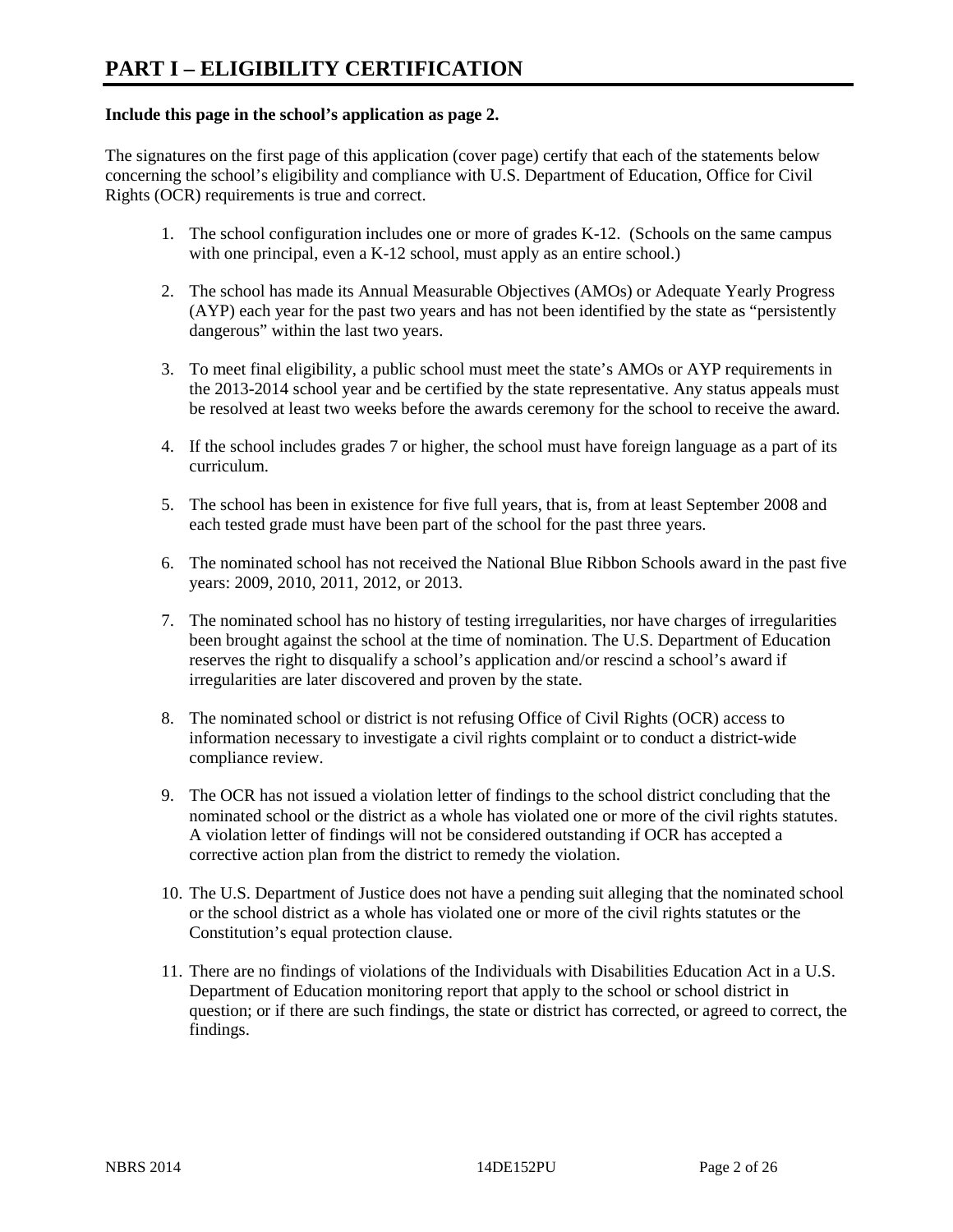# **PART II - DEMOGRAPHIC DATA**

#### **All data are the most recent year available.**

**DISTRICT** (Question 1 is not applicable to non-public schools)

| -1. | Number of schools in the district<br>(per district designation): | $\perp$ Elementary schools (includes K-8)<br>0 Middle/Junior high schools |
|-----|------------------------------------------------------------------|---------------------------------------------------------------------------|
|     |                                                                  | 0 High schools                                                            |
|     |                                                                  | $0 K-12$ schools                                                          |

1 TOTAL

**SCHOOL** (To be completed by all schools)

- 2. Category that best describes the area where the school is located:
	- [X] Urban or large central city
	- [ ] Suburban with characteristics typical of an urban area
	- [ ] Suburban
	- [ ] Small city or town in a rural area
	- [ ] Rural
- 3. 6 Number of years the principal has been in her/his position at this school.
- 4. Number of students as of October 1 enrolled at each grade level or its equivalent in applying school:

| Grade                           | # of         | # of Females | <b>Grade Total</b> |
|---------------------------------|--------------|--------------|--------------------|
|                                 | <b>Males</b> |              |                    |
| <b>PreK</b>                     | 0            | $\theta$     | $\Omega$           |
| K                               | 36           | 34           | 70                 |
| $\mathbf{1}$                    | 30           | 40           | 70                 |
| $\boldsymbol{2}$                | 31           | 28           | 59                 |
| 3                               | 23           | 21           | 44                 |
| 4                               | 21           | 22           | 43                 |
| 5                               | 7            | 15           | 22                 |
| 6                               | 0            | 0            | 0                  |
| 7                               | 0            | 0            | 0                  |
| 8                               | 0            | 0            | 0                  |
| 9                               | 0            | 0            | 0                  |
| 10                              | 0            | $\Omega$     | 0                  |
| 11                              | 0            | 0            | 0                  |
| 12                              | 0            | 0            | 0                  |
| <b>Total</b><br><b>Students</b> | 148          | 160          | 308                |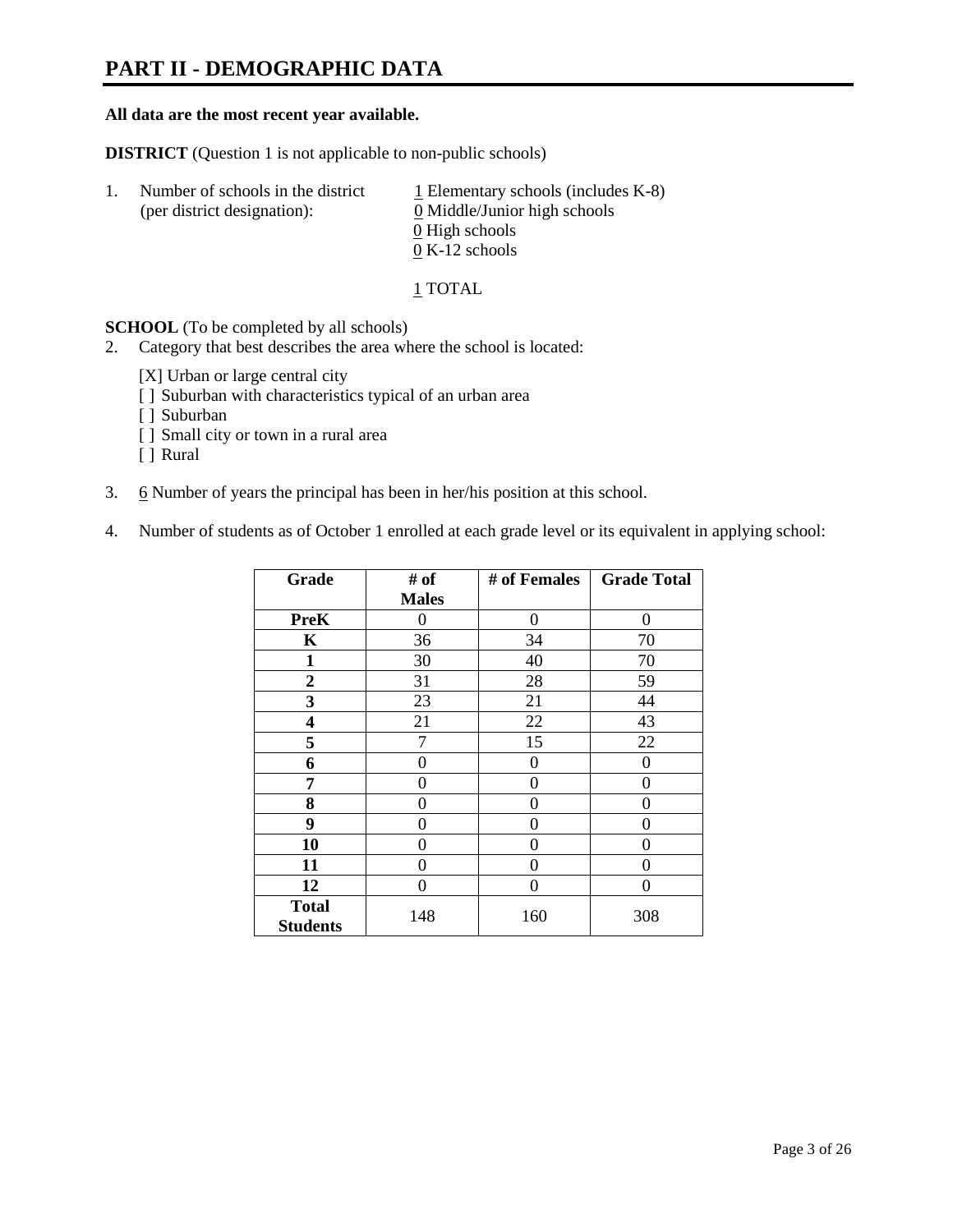the school: 1 % Asian

5. Racial/ethnic composition of  $1\%$  American Indian or Alaska Native 85 % Black or African American 3 % Hispanic or Latino 0 % Native Hawaiian or Other Pacific Islander 10 % White 0 % Two or more races **100 % Total** 

(Only these seven standard categories should be used to report the racial/ethnic composition of your school. The Final Guidance on Maintaining, Collecting, and Reporting Racial and Ethnic Data to the U.S. Department of Education published in the October 19, 2007 *Federal Register* provides definitions for each of the seven categories.)

6. Student turnover, or mobility rate, during the  $2012 - 2013$  year:  $6\%$ 

This rate should be calculated using the grid below. The answer to (6) is the mobility rate.

| <b>Steps For Determining Mobility Rate</b>         | Answer |
|----------------------------------------------------|--------|
| (1) Number of students who transferred to          |        |
| the school after October 1, 2012 until the         | 12     |
| end of the school year                             |        |
| (2) Number of students who transferred             |        |
| <i>from</i> the school after October 1, 2012 until | 6      |
| the end of the 2012-2013 school year               |        |
| (3) Total of all transferred students [sum of      | 18     |
| rows $(1)$ and $(2)$ ]                             |        |
| (4) Total number of students in the school as      | 282    |
| of October 1                                       |        |
| $(5)$ Total transferred students in row $(3)$      | 0.064  |
| divided by total students in row (4)               |        |
| $(6)$ Amount in row $(5)$ multiplied by 100        |        |

7. English Language Learners (ELL) in the school:  $0\%$ 

0 Total number ELL

Number of non-English languages represented:  $0$ Specify non-English languages:

8. Students eligible for free/reduced-priced meals: 90 %

Total number students who qualify:  $100$ 

If this method is not an accurate estimate of the percentage of students from low-income families, or the school does not participate in the free and reduced-priced school meals program, supply an accurate estimate and explain how the school calculated this estimate.

Under provision II we pay for the students who do not qualify for free meals, hence 100% of our students receive free breakfast and lunch.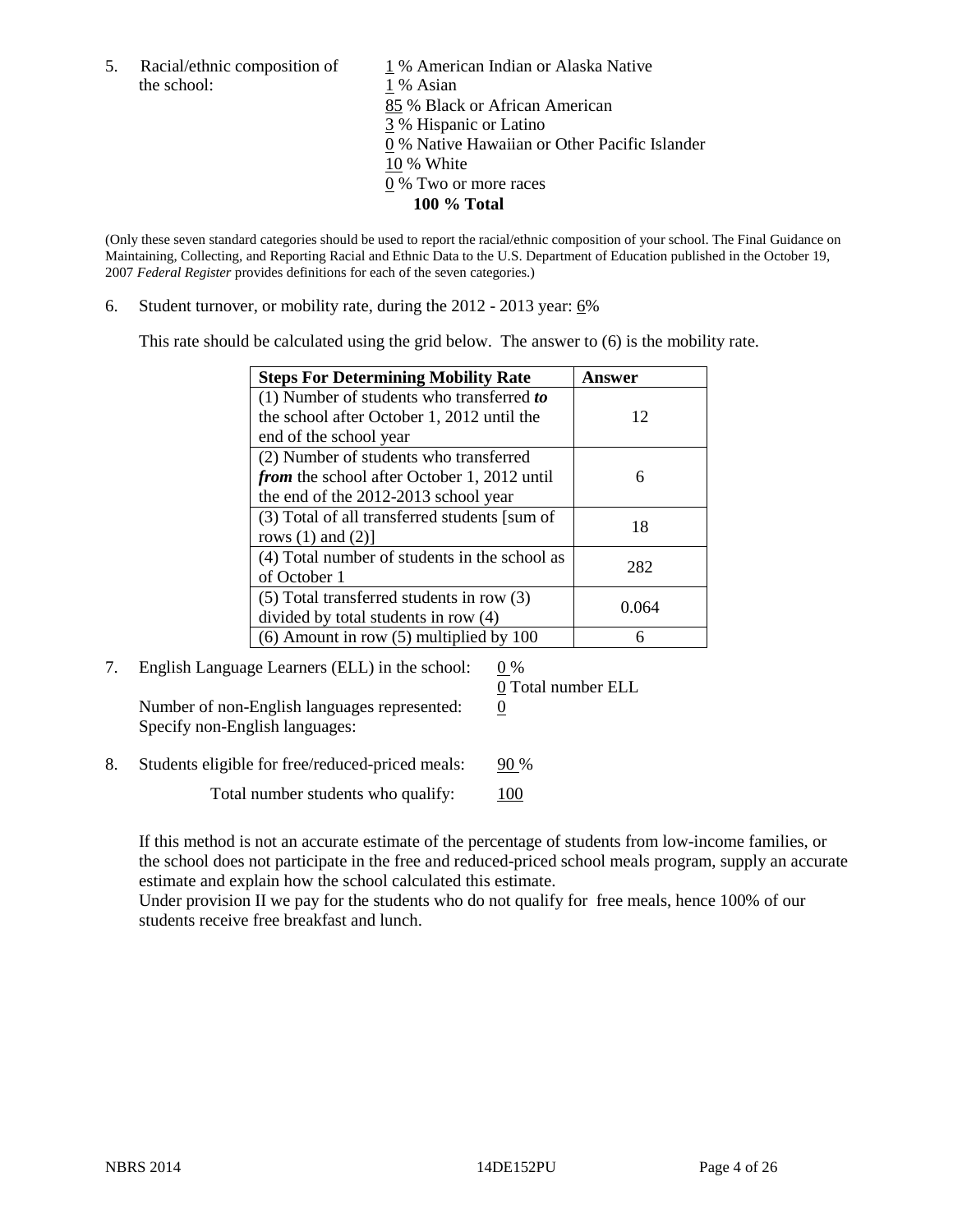26 Total number of students served

Indicate below the number of students with disabilities according to conditions designated in the Individuals with Disabilities Education Act. Do not add additional categories.

| 1 Autism                | 1 Orthopedic Impairment                 |
|-------------------------|-----------------------------------------|
| 0 Deafness              | 6 Other Health Impaired                 |
| 0 Deaf-Blindness        | 14 Specific Learning Disability         |
| 0 Emotional Disturbance | 31 Speech or Language Impairment        |
| 0 Hearing Impairment    | 0 Traumatic Brain Injury                |
| 2 Mental Retardation    | 0 Visual Impairment Including Blindness |
| 0 Multiple Disabilities | 2 Developmentally Delayed               |
|                         |                                         |

10. Use Full-Time Equivalents (FTEs), rounded to nearest whole numeral, to indicate the number of personnel in each of the categories below:

|                                       | <b>Number of Staff</b> |
|---------------------------------------|------------------------|
| Administrators                        |                        |
| Classroom teachers                    | 14                     |
| Resource teachers/specialists         |                        |
| e.g., reading, math, science, special | 9                      |
| education, enrichment, technology,    |                        |
| art, music, physical education, etc.  |                        |
| Paraprofessionals                     | 6                      |
| Student support personnel             |                        |
| e.g., guidance counselors, behavior   |                        |
| interventionists, mental/physical     |                        |
| health service providers,             |                        |
| psychologists, family engagement      |                        |
| liaisons, career/college attainment   |                        |
| coaches, etc.                         |                        |
|                                       |                        |

11. Average student-classroom teacher ratio, that is, the number of students in the school divided by the FTE of classroom teachers, e.g.,  $22:1$   $22:1$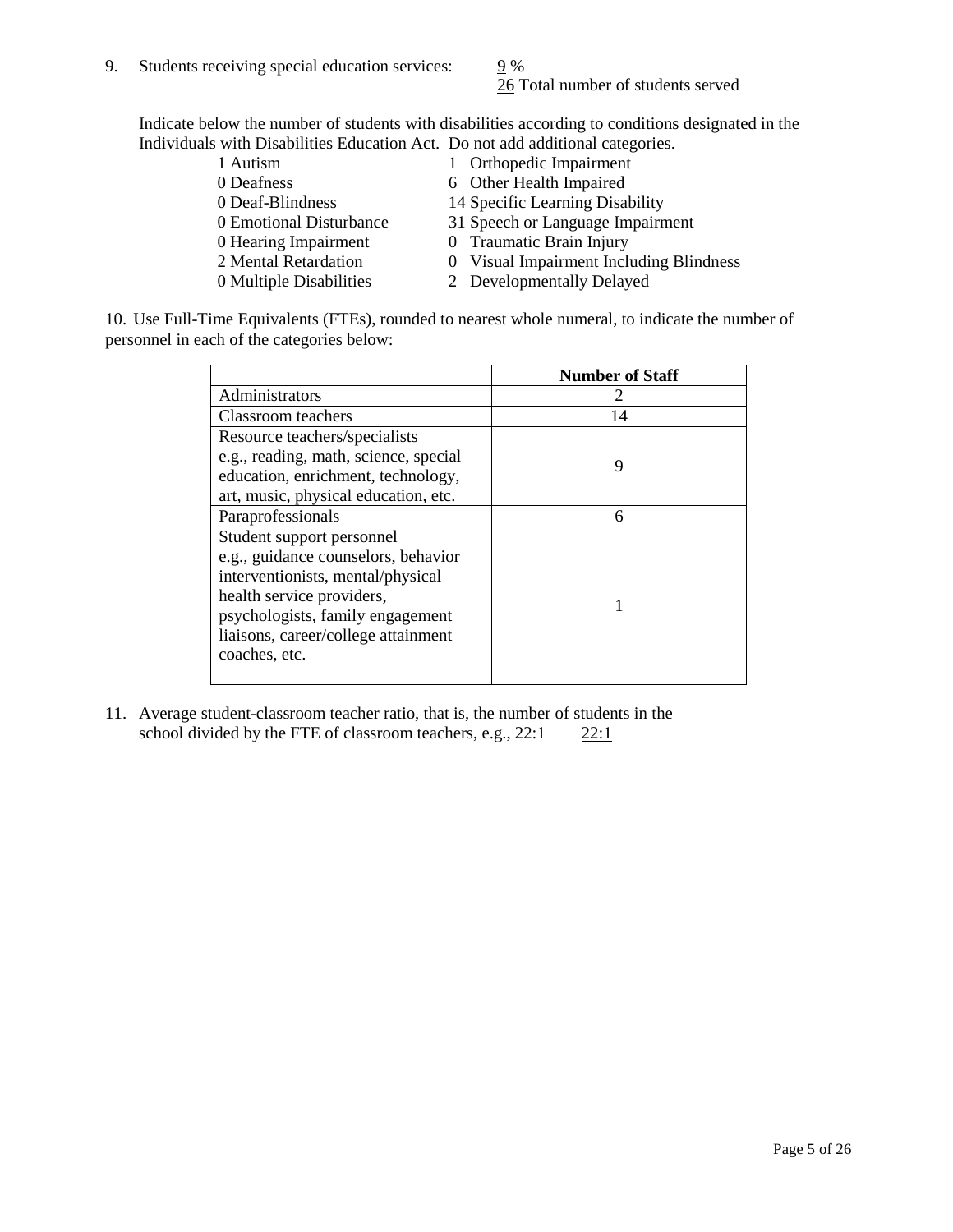12. Show daily student attendance rates. Only high schools need to supply yearly graduation rates.

| <b>Required Information</b> | 2012-2013 | 2011-2012 | 2010-2011 | 2009-2010 | 2008-2009 |
|-----------------------------|-----------|-----------|-----------|-----------|-----------|
| Daily student attendance    | 93%       | 94%       | 93%       | 92%       | 92%       |
| High school graduation rate | 0%        | 9%        | 0%        | 0%        | 0%        |

#### 13. **For schools ending in grade 12 (high schools)**

Show percentages to indicate the post-secondary status of students who graduated in Spring 2013

| <b>Post-Secondary Status</b>                  |    |
|-----------------------------------------------|----|
| Graduating class size                         |    |
| Enrolled in a 4-year college or university    | 0% |
| Enrolled in a community college               | 0% |
| Enrolled in career/technical training program | 0% |
| Found employment                              | 0% |
| Joined the military or other public service   | 0% |
| <b>Other</b>                                  | 2% |

14. Indicate whether your school has previously received a National Blue Ribbon Schools award. Yes  $No \underline{X}$ 

If yes, select the year in which your school received the award.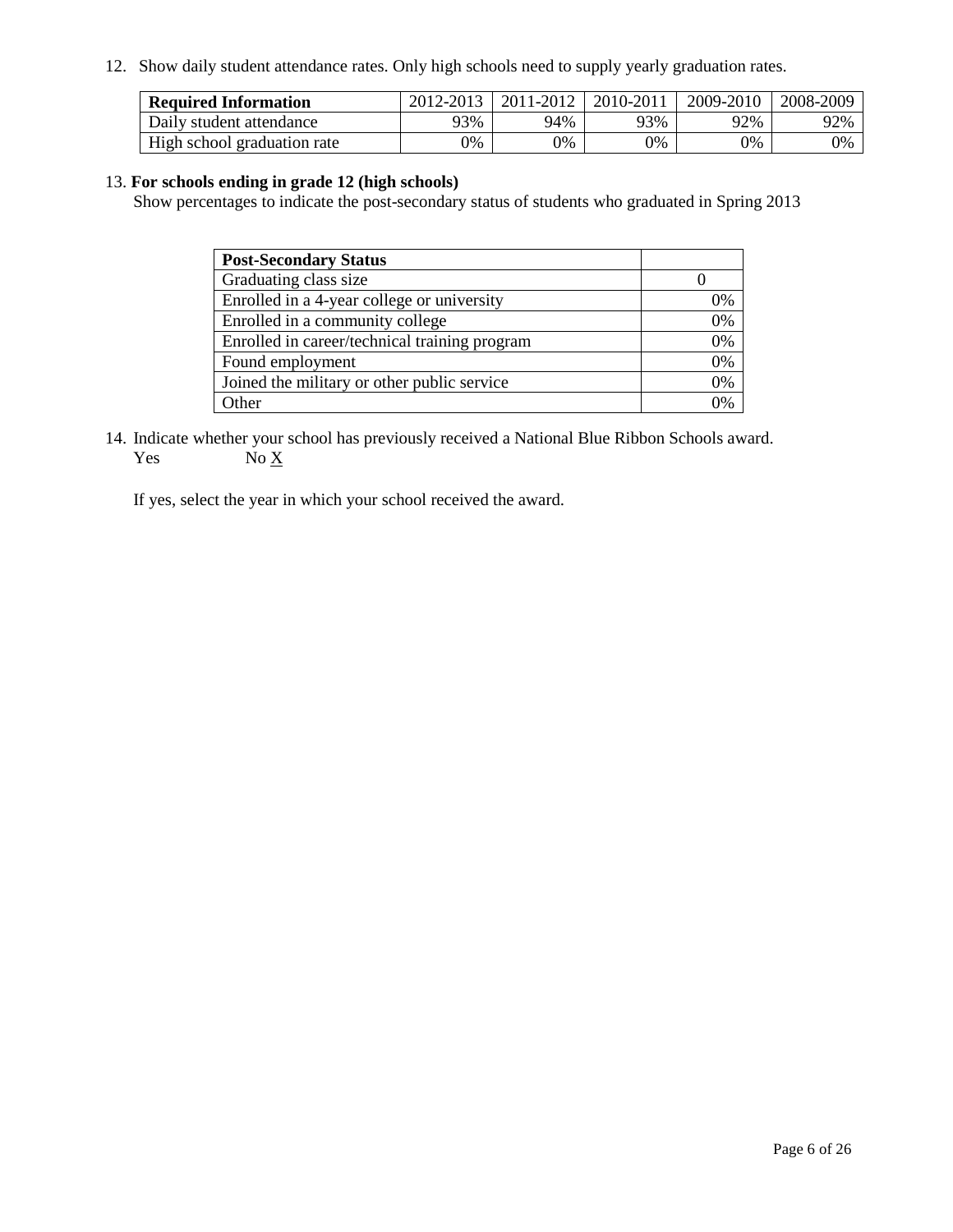# **PART III – SUMMARY**

Vision: The Academy of Dover Charter School will serve as a community pillar for life-long learning, pride, and self-actualization. Looking to the past to prepare students for the future, the Academy of Dover Charter School will combine the beneficial rigors of a classical education with the latest technology and the best teaching and learning practices worldwide. The Academy of Dover Charter School student will cultivate and promote multi-cultural and global awareness. Students will be prepared and encouraged to be entrepreneurs, well informed, and responsible world citizens with purpose, passion, and proficiency.

Mission: The mission of the Academy of Dover Charter School is to open portals of opportunity for children and adults in the community through excellence in public education.

Academy of Dover is a choice school, meaning parents have the option of sending their children to a Charter school rather than their home district. There is no lottery process or waiting list at the Academy of Dover. Parents are able to enroll their child after meeting with the Principal for an informational session and taking a school tour. Students are accepted up until the charter agreement of 300 students is reached.

The Academy of Dover's demographic is 85.23% African American, 12.42 % Caucasian, 1.01% Asian, .67% Pacific Islander, and .67% American Indian. The Academy of Dover services 7 school districts in Delaware and over 50 feeder schools. Students are accepted from throughout the State on a first come first serve basis, preferences are given to (as outlined in Delaware Code Title 14) 1) siblings of students already enrolled, 2) students attending an existing public school converted to charter status, 3) children of persons employed on a permanent basis, 4) children of the school's founder.

In 2003, a retired educator had a vision of providing the community with an alternative school setting from which the community's students could choose. The focus of the Academy Charter School is Entrepreneurship. It is part of our goal to ensure that all students at the Academy of Dover receive instruction in fiscal awareness and responsibility.

Although the Academy of Dover had some difficult years in the beginning, it has earned the respect of the Educational and community at large. It is accurate to describe the Academy of Dover as a true, "Turn around School."

Our instruction focuses most heavily on developing our students' higher order skills: analysis, synthesis, and evaluation. We reach our objectives through a combination of traditional and innovative instructional techniques. Our lessons and assessments include: research projects, PowerPoint, essays, and various Smartboard presentations. Our educational objectives are: to develop students who are technologically literate and able to understand and make use of computers and laboratory instruments.

To insure that the students of the Academy of Dover are given a well-rounded education, students also study Spanish, Art, Physical Education, Music, Technology and Entrepreneurship.

The Academy of Dover boast the only Elementary Marching Band in the state, the only school where a student can start learning to play an instrument in Kindergarten. Lessons in piano, violin and guitar are also available.

In the Art Program, students learn about all the mediums of Art to include pottery starting in Kindergarten.

From 2008-2013, the Academy of Dover students in third and fourth grades have shown significant growth from 2008-2013 in third and fourth grades in both reading and math. On average, proficiency has increased more than 20 percentage points during this time period in these grades. Additionally, proficiency in second grade reading increased by 44 percentage points during the 2008-09 to 2009-10 school years. Furthermore, in 2009-2010, Academy of Dover made AYP for the first time and was among only 22 schools who reached this goal. In 2011, the Academy of Dover was recognized by the State of Delaware as a, "Superior School."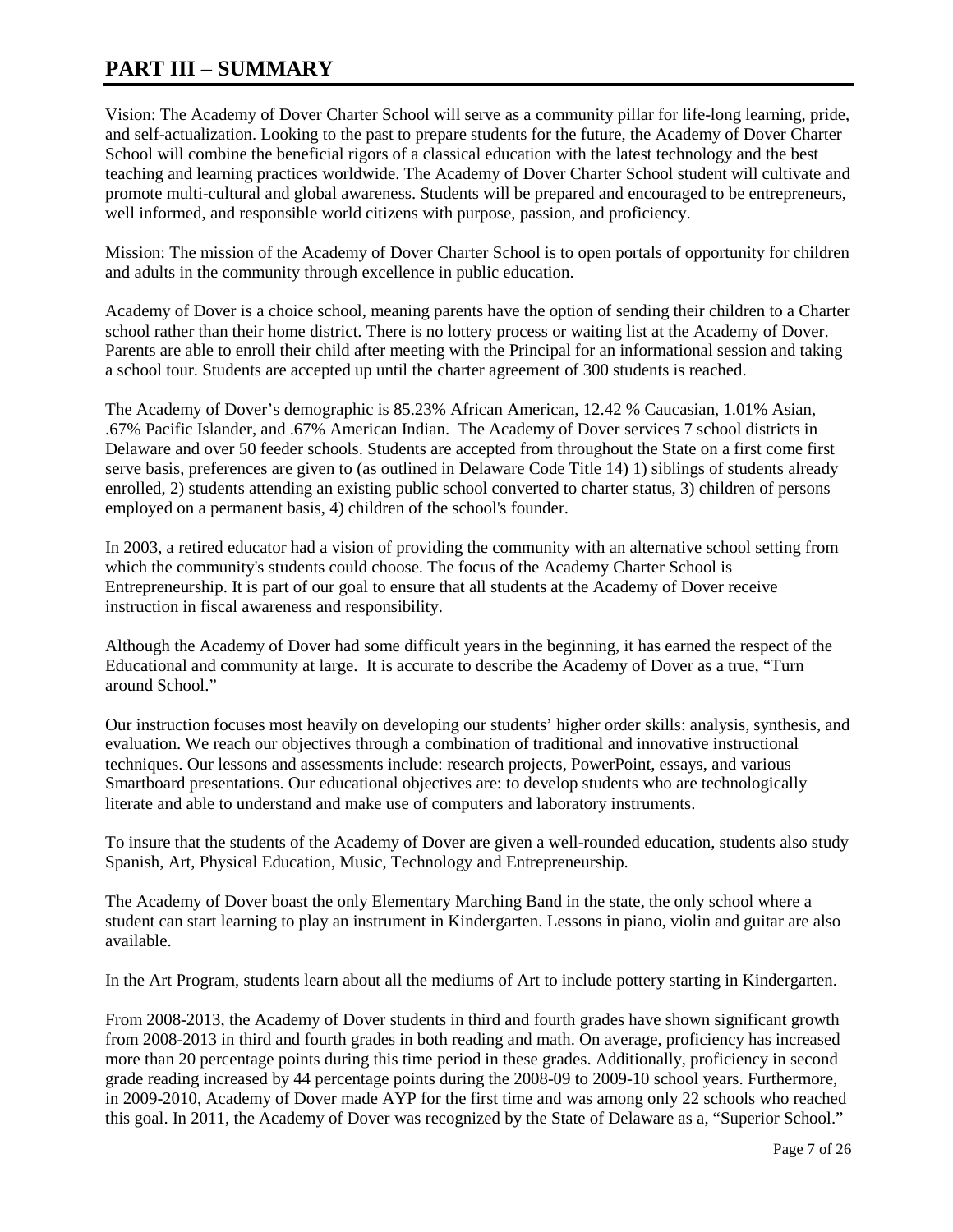The Academy of Dover has made phenomenal strides in closing the achievement gap and in invigorating the community. Families that reside in this economically and socially challenged environment are given a sense of hope for their students' future. With the, "Little Train that can" attitude, the Academy of Dover serves as an inspiration for other Charter Schools and Traditional Schools who educate a challenged demographic. By, "Building Futures One Block At A Time," the Academy of Dover strives to give its students a strong foundation and a clear vision of their dreams.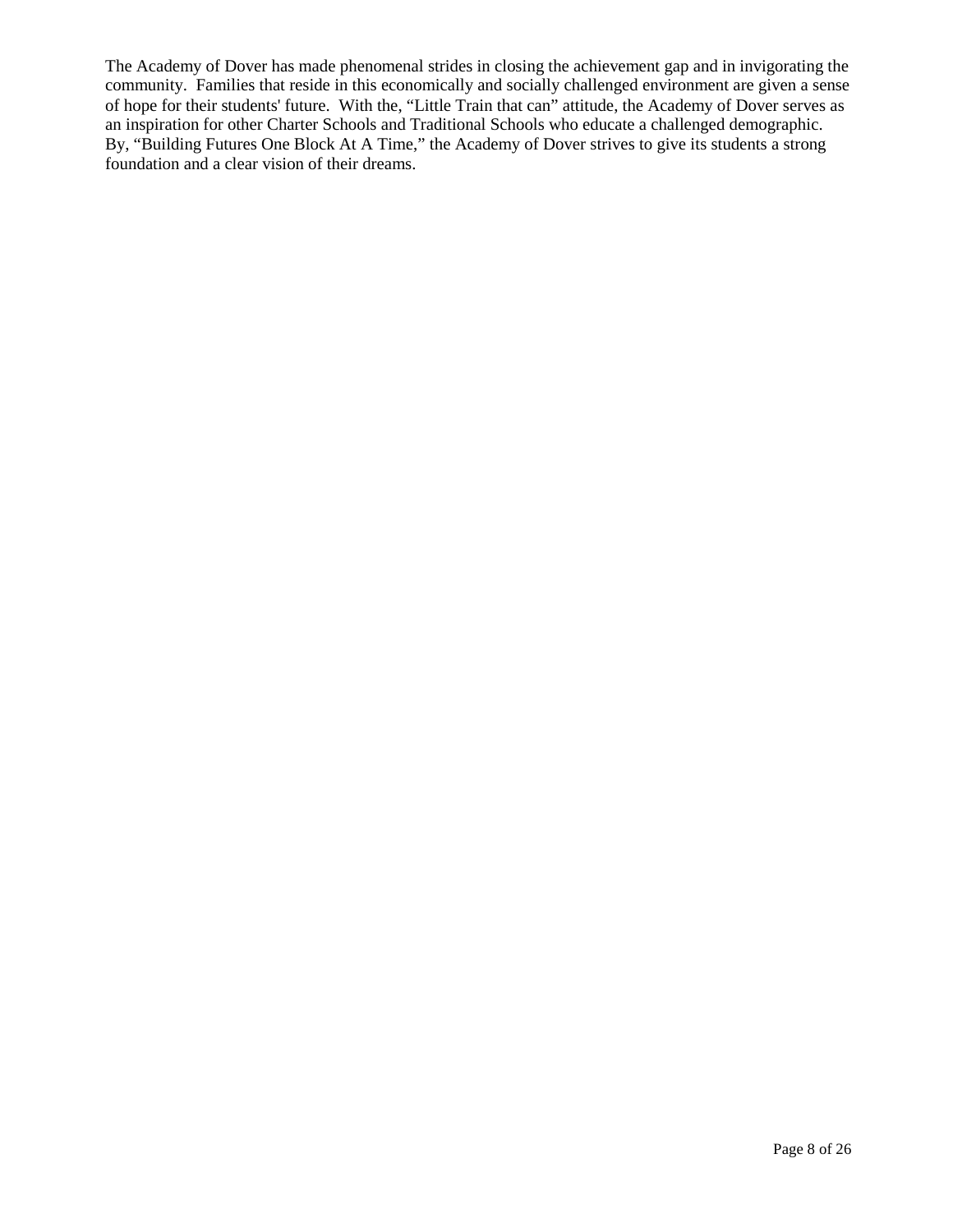### **1. Assessment Results:**

In 2011 the state launched the Delaware Comprehensive Assessment System (DCAS). This adaptive assessment was administered via computer for all students and replaced the state's previous paper and pencil exam. Students take the exam in the fall and two opportunities in the spring, giving educators the opportunity to adjust instruction throughout the year to meet student needs.

The DCAS is designed to measure how well a student meets the grade-level expectations as delineated in the Delaware Content Standards. The expectations of the Content Standards increase in complexity and require higher levels of thinking as students' progress through the grade levels. The role of the DCAS test is to provide evidence that students can take what they learned in the classroom and transfer their knowledge and understanding to problems presented on the test.

The Performance Level Descriptors are aligned to the Content Standards and DCAS. They are designed to identify and define what a student knows and can do at a specific grade and to help parents, educators, and students understand the performance level scores a student receives on DCAS. Performance Level 4 Advanced- The students demonstrate outstanding performance beyond expectations.

Performance Level 3 Meets Standard- The students demonstrate competency over challenging subject matter and meets the expectations.

Performance Level 2 Below Standard- The students demonstrate limited competency over basic knowledge and skills and partially meets the expectations.

Performance Level 1 Well Below Standard- The students demonstrate minimal competency over basic knowledge and skills and does not meet the expectations.

The tables below show Delaware's requirement for meeting the standard in ELA and Math.

DCAS Student Performance Cut Scores for Reading Grade Meets Standard Advanced 3 690-736 737 or more 4 721-771 772 or more 5 739-797 798 or more DCAS Student Performance Cut Scores for Math Grade Meets Standard Advanced 3 659-749 750 or more 4 700-792 793 or more 5 732-810 811 or more

Guide to the State Rating System:

Superior: AYP is met while the school or district is not under improvement and additional rigorous state criteria are met.

Commendable: AYP is met while the school or district is not under improvement.

Academic Review: AYP is not met for one year while the school or district is not under improvement. Academic Progress: AYP is met for one year while the school or district is under improvement.

Academic Watch: AYP is not met for two or more years. School or district goes into or remains under improvement

Higher Proficiency Standards: In September 2010, the State Board of Education adopted a new scoring system that "raises the bar" for what is considered proficient on the exam. The new system recognizes that we must be preparing our children to compete in a global economy by requiring a greater mastery of core

NBRS 2014 **Page 9 of 26** and 2014 **14DE152PU** Page 9 of 26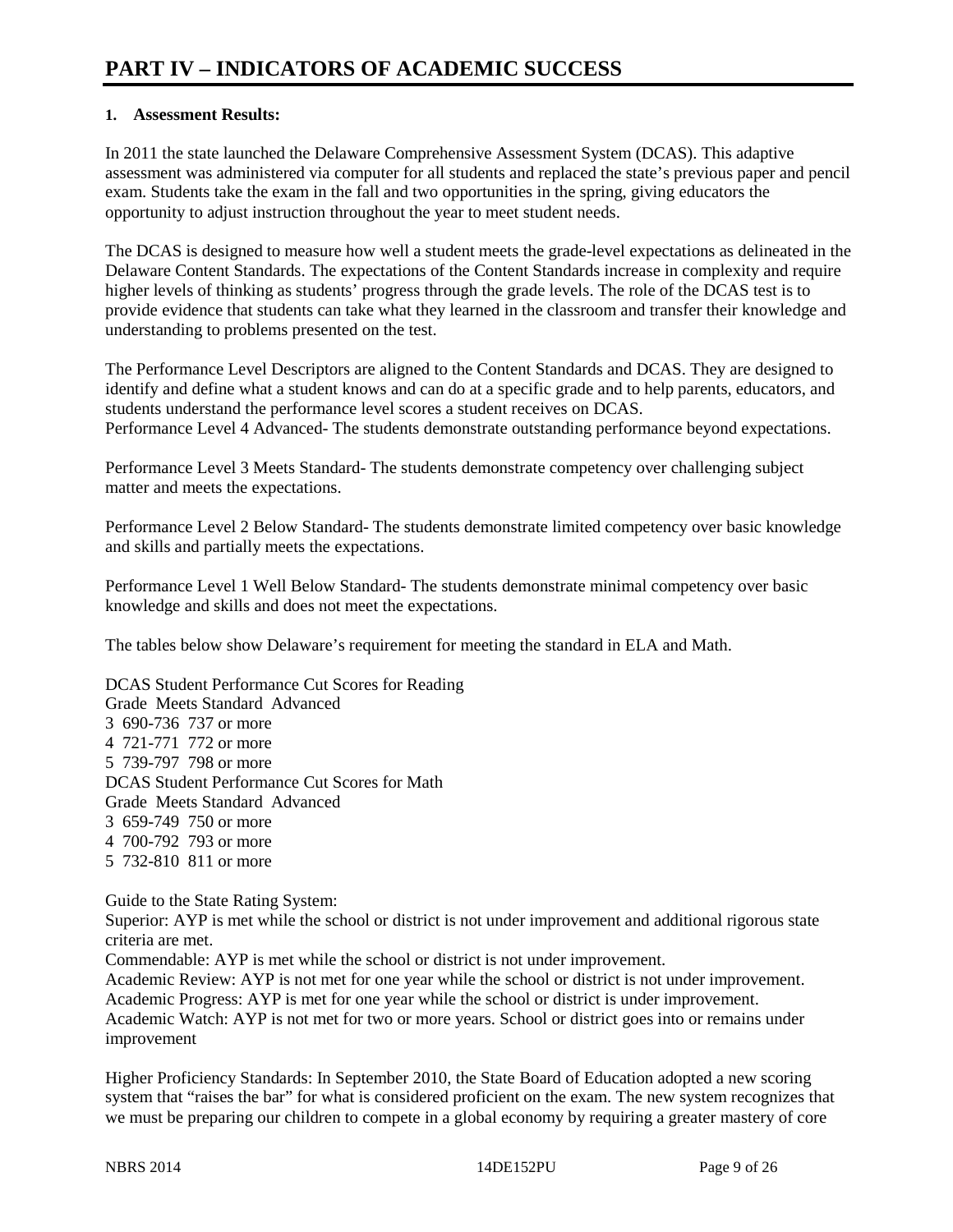subjects to achieve a rating of "proficient" on the exams. As expected, this depressed student scores, both individually and in group/aggregated scores.

According to the 2012 DCAS results for 3rd Grade, 71% of students met the standard in Reading, as compared to 70% meeting the standard in Math; 80% of 4th grade students met the standard for ELA and 72% met the standard in Math. In the 2012-13 school year, AOD did not have a 5th grade class. There is no data to compare as of now.

Academy of Dover has met the requirements for AYP for the last three years.

Our data tables indicate that we have had a 40 percent increase in 4th grade ELA and a 38 percent increase in Math scores over the last 5 years.

Scores in 3rd grade have been fairly consistent. On average, our ELA scores over the last five years is 69 percent, and we've seen a 20 percent increase in math scores.

Some factors that have had an impact on our student achievement include changes in curriculum, which we now show- positive gains after two years, changes in personnel, which resulted from changes in the economy. Changes in state assessments have also had an impact on the performance level of students. Within the last five years, including the onset of Smarter Balance, students have had to experience three different state assessments.

Beginning in 2014-15, the newly adopted Smarter Balanced Assessment Consortium (SBAC) will take the place of the current DCAS. This Smarter Balanced Assessment is still under the planning stages and schools are working to pilot the assessments in both Math and/or Reading.

At the Academy of Dover, our focus is not the state assessment. We focus on providing a well-rounded education that encompasses the knowledge students will need to be successful on the state assessment. The staff makes great efforts in preparing students for each assessment.

In ELA we continue to expand our curriculum in an effort not to overwhelm the students, but to continuously challenge them. Although not currently part of the assessment, we continue to place an emphasis on writing. We also place an emphasis on written communication to teach penmanship. We create small group learning opportunities for students who may need additional assistance and for those students who are advanced using the RTI program.

We have made significant changes to our Math curriculum and method of instruction. We have eliminated the use of text books, and the staff has created a curriculum that encompasses several best practices. By empowering the teachers to write the curriculum, they have vastly improved their instructional method of teaching Math. Staff also received professional development in the instruction of Math. These efforts have had a significant impact on our Math scores.

We have made a conscious effort to study our sub groups and disaggregated data, to best approach student needs. By posting our curriculum maps where they are visible, Related Arts Teachers are able to plan for integration. We continue to place an emphasis on small group instruction and support it by placing a Related Arts Teacher in the classroom as well as a significant number of Para Professionals, allowing for focused small group instruction.

#### **2. Using Assessment Results:**

By disaggregating the data provided by testing, we are able to create individual plans for closing any gaps that may exist. This data collaboration takes place during PLC, and grade level meeting with the administration. Once the data is disaggregated, we contact the families of students who are struggling and work with them by providing resources they can use to support their student.

On DCAS reading, scores have consistently gone up (15 per cent in 3rd Grade and 37 per cent in 4th Grade) over the last five years. By year's end, about 71 percent of students in grade 3 and 80 per cent of 4th graders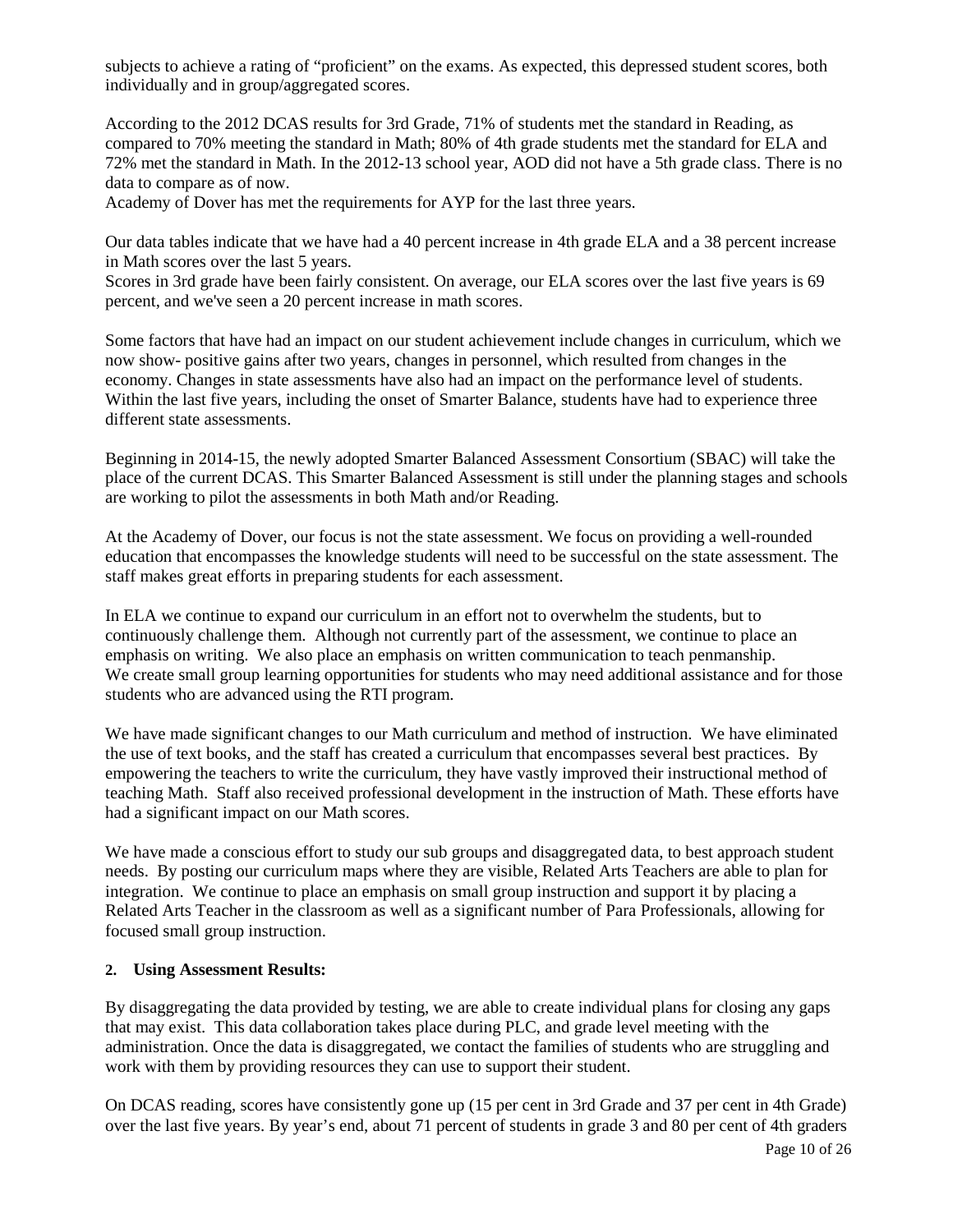will meet or exceed the standard in reading. Notably, about one third of students in each grade scored in the advanced level in reading.

Although the mathematics gains appear to be similar to the Reading scores, the gains over the last five years are larger. By years end 70 per cent of 3rd graders and 72 percent of 4th graders will meet or exceed the standard.

Notably, over 30 per cent of students who transferred into the Academy of Dover from other school districts were one to two grade levels behind, and they are now meeting or exceeding the standards by grades three and four.

The state's social studies test also was administered online this year, though only one testing window was available for the social studies exam, there was an 11 per cent increase in scores from the previous year's Spring Assessment.

Within the last five years the Academy of Dover has gone from being under improvement to rating, "Superior" the last two years.

When you take a look at the performance of The Academy of Dover students versus the rest of the state's students with similar demographics, Academy of Dover students perform very well on the state's DCAS test.

#### **3. Sharing Lessons Learned:**

The leadership at the Academy of Dover believes in setting a high priority on school climate/culture. To create a sense of ownership, the Administration shares responsibilities with all stakeholders (parents, students, and faculty).

Teachers are also given opportunities to present during any of our in-service days. For example, two faculty members presented on meeting the needs of Special Education Students, including students identified as needing accommodations. We had discussions on the pros and cons, various aspects of pedagogy related to modifying existing curriculum to meet students' needs, yet providing the rigor that is needed.

Our faculty also participates in Positive Learning Communities (PLCs). A professional learning community is characterized by the collaborative work of educators to continuously seek, share, and act on their learning in order to improve their practice for the purpose of improved student outcomes (Astuto, 1993). By modeling collegiality, intellectual inquiry, critical discourse, and continuous improvement, professional learning communities raise the expectation and standard for students' level of engagement, development, and achievement.

Our teachers and faculty participate in outreach programs for parents and guardians providing them instruction in our curriculum, so they are prepared to assist their students. They offer tutoring to parents and guardians to include the instruction of basic computer skills.

The Academy of Dover staff and leadership work closely with other Charter School and Traditional School Districts in providing families of students with Special Needs information on settings and services that will best meet their students' needs.

In collaboration with the parents of students with disabilities, the Academy of Dover has created a support group for parents and guardians of students who are initiating Individual Education Plans in accordance with IDEA.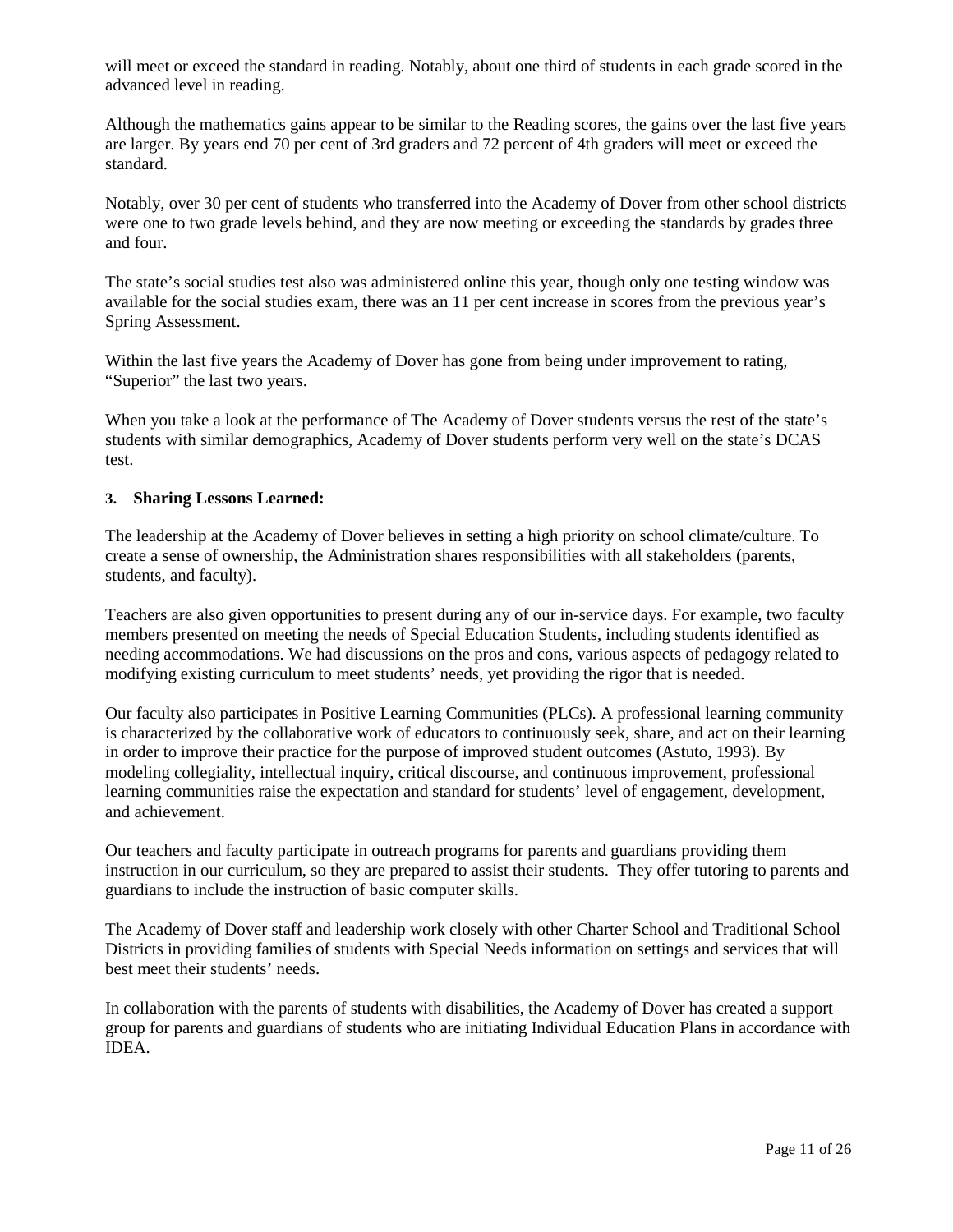#### **4. Engaging Families and Community:**

Quarterly, after each marking period, parents are invited to, "AOD Night," in which students create a demonstration of what they learned the previous marking period. This platform allows parents to ask questions, and see practical applications of the concepts their students have learned during the marking period.

The Academy of Dover has created a, "Passport Program" in which students are given a passport booklet when they enroll. When parents attend activities, their passports are stamped. At the end of the school year passports are collected, and if the parents have participated in at least 80 per cent of the activities available, their students names are submitted for a raffle of a, "Big Ticket Item." A student name is selected from each grade level and students receive a prize that range from bicycles to electronic items i.e. Wii's, Nintendo DS. This program has yielded a 60 per cent increase in parent participation.

In an effort to contribute to a stable home life for the students, the administration makes itself available to work with families. We work with our partners in helping families get employment, get asses to assistance, and make available our resources.

The Academy of Dover partnered with several community organizations and businesses who assist us in supporting our students. These partnerships provide incentives to Academic Excellence, Meals, Supplies, clothing etc.

The Academy of Dover also partners with an organization that provides mentoring and tutoring for our students. By providing positive role models, our students and families benefit from the positive experiences these organizations offer. At the Academy of Dover over 40 per cent of our students do not have access to both parents and a positive environment.

Prospective parents of the Academy of Dover meet with the Principal for informational orientation and tour which allows prospective parents to understand that they have a voice in the running of the school. This method has opened the door for meaningful dialogue and collaboration with families.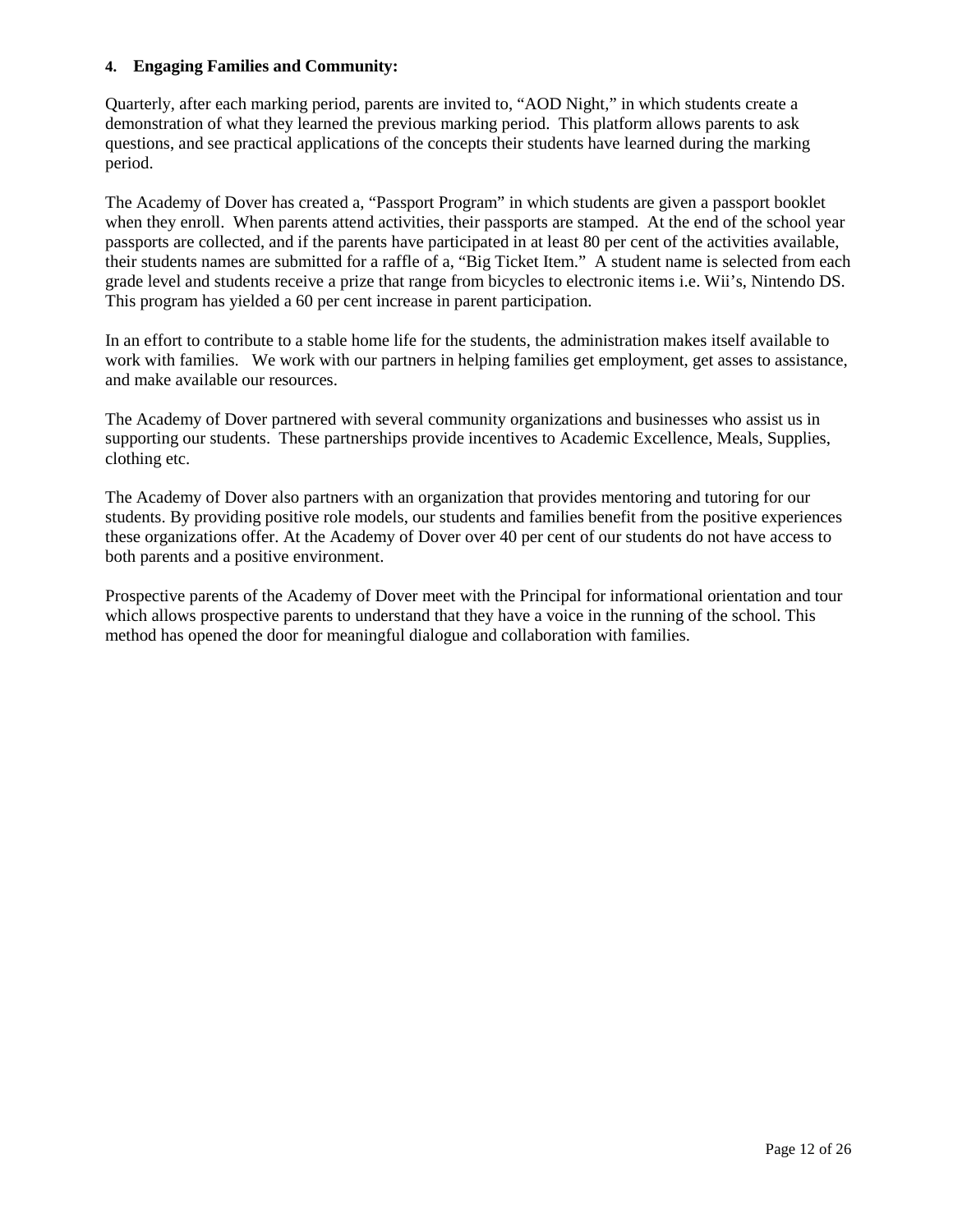### **1. Curriculum:**

At the Academy of Dover Charter School (AOD), the curriculum is designed to meet the needs of all students regardless of their ability levels. Teachers establish and communicate clear learning goals for each lesson through the use of Common Core "I Can" statements. These statements are student friendly verbiage for the State's Common Core Standards (CCSS). Students know that they "can and will" be successful if they put forth the effort and do their best. These "I Can" statements are selected based on the CCSS for each lesson in English Language Arts and Mathematics.

Based on ongoing reflection regarding teacher development needs and the tracking of student performance data, the Academy of Dover has recently made changes to two key areas of their instructional program. These areas include English Language Arts and Mathematics. AOD chose to transition from Open Court to Harcourt Publishers, StoryTown for their ELA curriculum, which includes phonics, spelling, writing, reading, vocabulary and grammar in one program. AOD has worked closely with the Department of Education to align this ELA curriculum to the CCSS over the last three years. With the guidance of the Department of Education's ELA team, the Academy of Dover's ELA curriculum is fully aligned to the Common Core. With this transition, AOD has seen significant growth in their reading scores on the DCAS.

The second curricular change stems from a focus on improving math performance, as well as a recognition of a need for greater teacher expertise in the area of mathematics. Previously using Singapore math, AOD recently transitioned to Go Math, which is aligned to the CCSS. With this transition, AOD has recently consulted with Innovative Schools to provide support and training to teachers in the area of math. With this support, teachers have seen an increase in math scores on the DCAS over the last two years.

In the Social Studies Curriculum, students are involved in standards based activities that are geared to all learning levels in grades K-5. This includes traditional teaching methods along with projects, games, mock trials and elections, and geography adventures. AOD uses the state approved units under DOE's Social Studies Pilot, as well as supplemental activities that meet the Delaware content standards for Social Studies.

Academy of Dover belongs to the Delaware Science Coalition. Teachers use the science kits provided by DOE and attend six hour training on each kit. This curriculum challenges students with inquiry based and hands-on learning experiences. Students in Kindergarten through fifth grade learn about Earth Science and continue with an introduction to Biology, Chemistry, Ecology, and Physics. Teachers are currently planning for the switch from the Delaware Prioritized standards to the Next Generation Science Standards.

Academy of Dover has implemented a comprehensive, integrated K-5 art program. This program, which integrates all areas of the core content areas into its instructional plan, provides students with crosscurricular connections and new ways of thinking about skill-based concepts. Each year this program continues to expand and recently the students had the opportunity to begin learning about pottery with the addition of a Kiln.

Technology is an important part of the learning environment. Therefore, AOD has added a Technology program for the 2013-14 school year. This new related arts program provides students an opportunity to use technology once a week in a controlled setting. With 25 computers in the lab, students have access to different entrepreneurship programs, such as Clay Piggy, and Typing Web. Students begin by learning where the letters are located on a keyboard and how to use home row. Students in grades 3-5 are given opportunities to conduct various types of research, as well as type research papers. This addition of Technology to AOD is preparing students for the new Smarter Balanced Assessment coming in 2014.

The goals for our Physical Education and Health classes are to meet and exceed State standards in each curricular area. It is important to provide our student with a safe, friendly and nurturing learning environment. The students are provided the knowledge, tools, and models to make healthy choices and enjoy lifetime sports/activities. The Physical Education program follows the instructional units provided by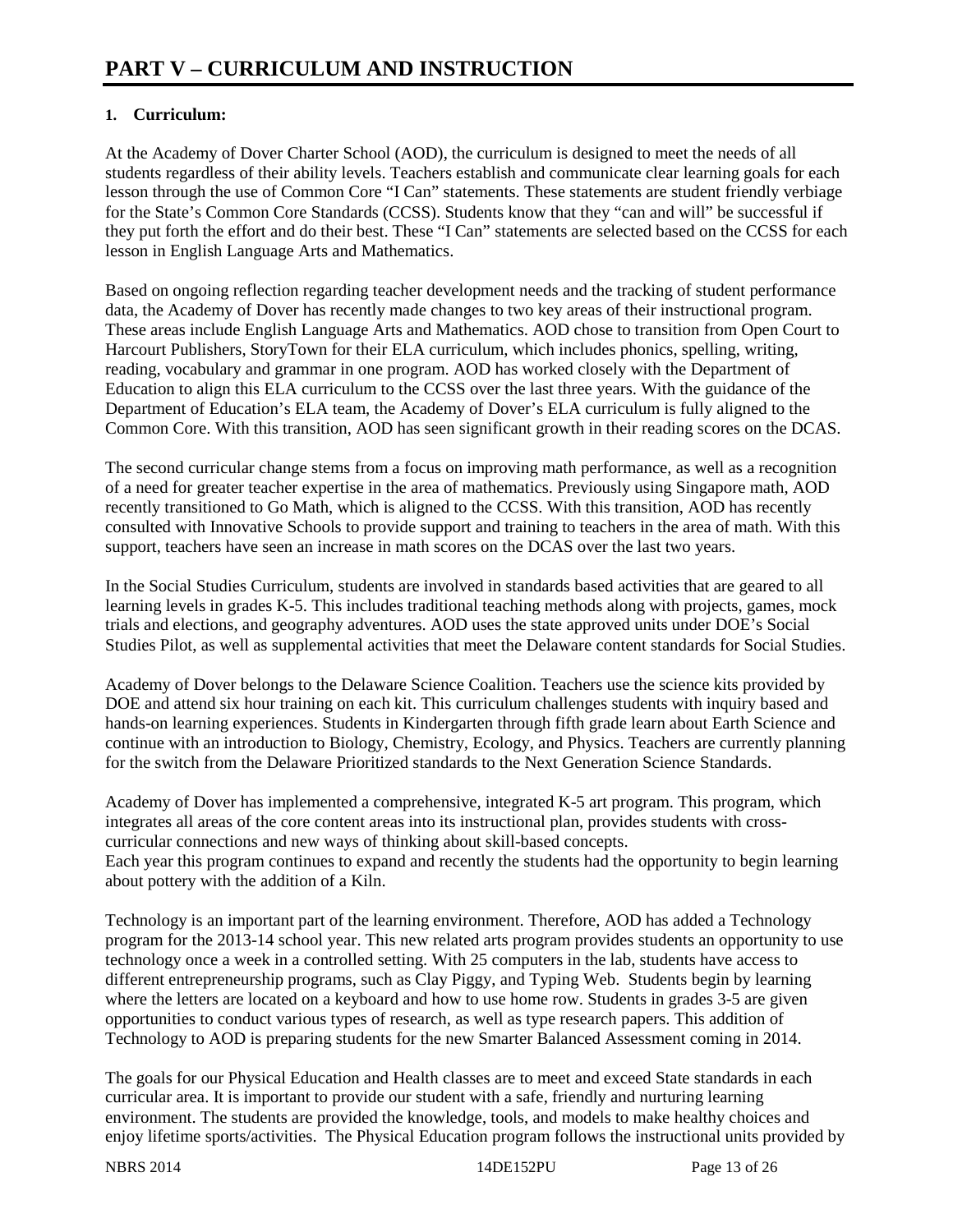DOE, as well as uses CATCH (Coordinated Approach to Child Health). A Fitness Gram is used to assess students' ability twice a year. AOD uses model units for Risk Watch, which is provided by DOE, as well as lessons from Health Teacher.com. These programs are aligned with the Delaware Standards for Health and Physical Education.

Academy of Dover offers Spanish in grades K-5. It follows a communicative approach where students are active users of the language they are learning. World Language learning at this level emphasizes oral language development and reinforces and enhances content previously introduced in other subject areas. Lessons are teacher created based on the Delaware Recommended Curriculum for World Language.

#### **2. Reading/English:**

Academy of Dover's English Language Arts curriculum, is focused on developing our students' reading, writing, thinking, and speaking skills. It is a research-based developmental reading and language arts program for kindergarten through fifth grade.

This school chose this particular approach to reading because it incorporates the five essential components of reading along with writing:

a. Phonemic Awareness: the ability to hear, focus on, and work with the individual sounds or phonemes in spoken language

- b. Phonics: The relationship of the sounds of spoken language to the letters in written words
- c. Vocabulary: students need to know what the words are in the text to understand what they are reading
- d. Fluency: bridge between word recognition and comprehension
- e. Comprehension: students use many strategies to help them understand what they read
- f. Writing

Students acquire foundational reading skills in the following ways:

- a. Direct Instruction: the teacher tells students about a strategy in a clear and explicit way.
- b. Modeling: the teacher shows students how to use the strategy by "thinking aloud".

c. Guided Practice: the teacher guides, assists, and provides feedback to students during their reading as they practice using the strategy.

d. Application: Students practice using the strategy, with support from the teacher, until they can use it independently.

Along with whole-group instruction, small group instruction is also used to target the reading skills of students performing below, on grade level, and above grade level. Using data provided from ELA Benchmark assessments, comprehension, fluency, and the Response to Intervention (RTI) program, students are placed into differentiated groups. These groups provide extra support or challenge opportunities that are aligned with the program and are based on students' needs.

Progress is monitored school wide through the use of weekly comprehension, vocabulary, and skill tests as well as DIBELS testing which is assessed three times a year. These tests determine which students qualify for Response to Intervention (RTI).

#### **3. Mathematics:**

Over the past three years, our staff has been working together to shift the focus of our mathematics curriculum from the standards originally set by our state, to those of the Common Core. To help our staff and students with this transition, we have adopted Go Math, which was built for the Common Core. The lessons in Go Math begin with context-based situations and then build to more abstract problems. Students use models, manipulatives, quick pictures, and symbols to build mathematical understanding.

Within every lesson of Go Math, are activities and materials that engage students with focused hands-on activities. Teachers select instructional strategies and resources to specifically align with student's level of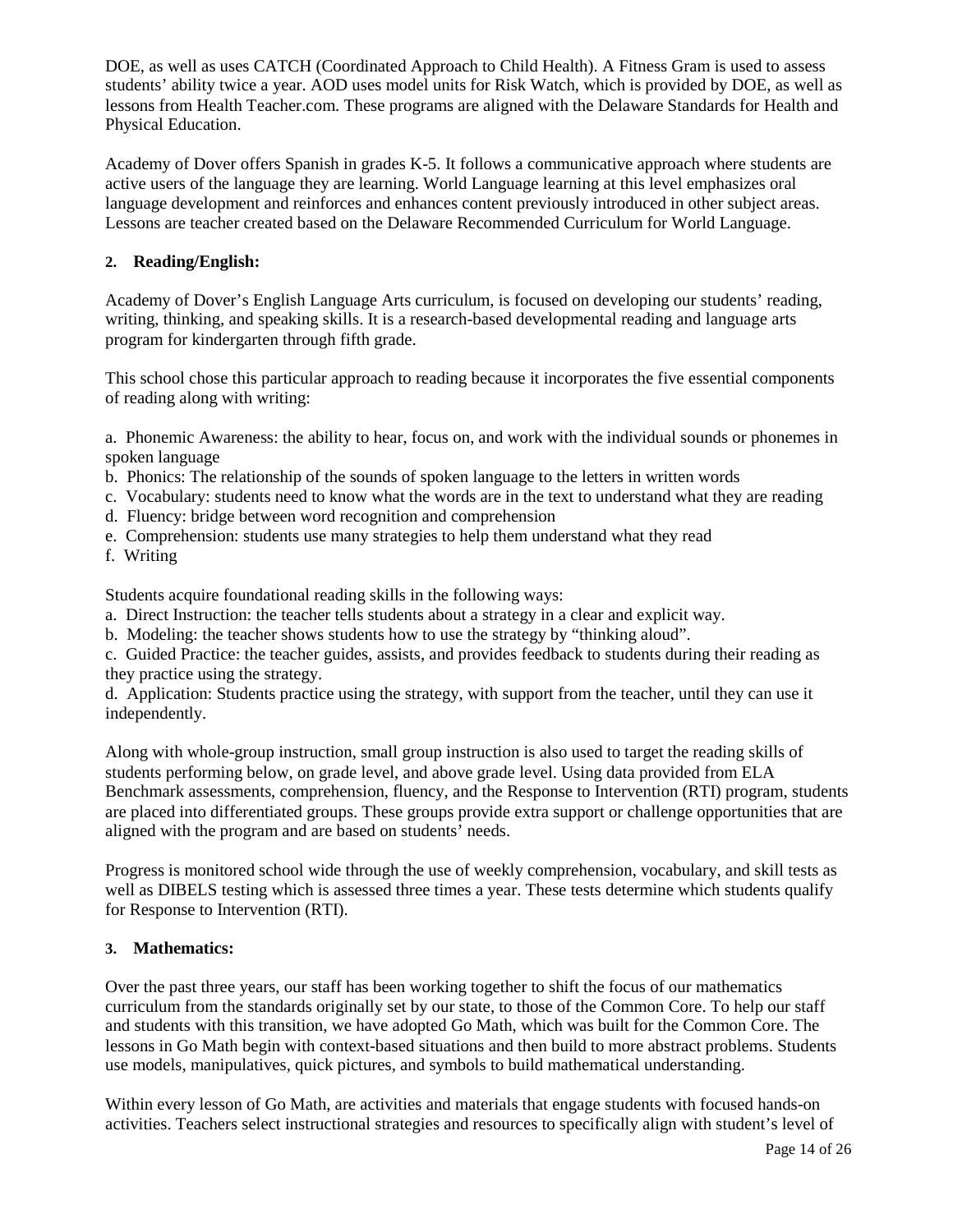understanding and preferred learning style. Our Math RTI time provides a half hour of small group instruction tiered to the students levels. During this RTI process, students are assessed three times a year.

a. Beginning of year assessment determines how many of the current year's CCSS students already understand. Lessons can be adjusted for skills that need little coverage and allow more time for skills that students find challenging.

b. Chapter tests, performance tasks, and the middle of the year assessment monitors students' progress throughout the year. This allows teachers to plan time to reinforce skills that students have not mastered. This is usually done during the math RTI time.

c. End of the year assessments evaluate students' mastery of this year's CCSS. Teachers reinforce skills that students find challenging in order to provide success.

Our teachers also incorporate a form of daily math into their lessons. In the lower, primary grades, this daily math takes the form of Calendar Math. Here, math problems and concepts are woven into the time devoted to the day on the calendar, and oftentimes, students are involved in the creation of these daily problems. For upper grades, daily math varies from a problem of the day, to mental math, and reviewing previouslylearned concepts to provide a foundation for newer concepts.

The key component for our school's success in mathematics instruction lies within the team approach of administration and teachers working together to meet the needs of our students.

#### **4. Additional Curriculum Area:**

Academy of Dover has been part of the Delaware Science Coalition since 2007. The Coalition supports science education in grades K-12 and is a collaborative effort between schools, DOE, higher education, business and industry, and community based science organizations. They provide the highest quality science instruction for students in Delaware schools.

The mission behind the Coalition is to build and maintain capacity at the district and school level to ensure that all students meet the Delaware and National Science Standards as part of becoming successful, productive citizens. This is what the Academy of Dover needed.

AOD chose to become members of the Science Coalition because it gave students an opportunity to develop hands on learning. The school would not have been able to fund the amount of resources provided in the kits without the Coalition. Kits are prepared and distributed to schools by the Coalition. Teachers receive three different science kits during the school year based on grade levels taught. They participate in high quality professional development provided by trained teachers before teaching each kit. The table below shows what students in grades K-5 learn over the course of the school year.

Kindergarten:

- Trees- students will learn that trees have identifiable structures, they are resources to people and animals, they are living things, and they change through the seasons.
- Push, Pull, Go- Students will build an understanding of force and motion, understand that motion is predictable, and learn that objects move in different patterns.
- Wood & Paper- Students will learn that wood is a resource that comes from different kinds of trees and has many observable properties.

First Grade:

- Weather and Me- Students will learn about weather patterns, observe different types of weather conditions, and understand the Engineering Process.
- Solids and Liquids-Students will investigate the physical properties of solids and liquids, and observe their similarities and differences.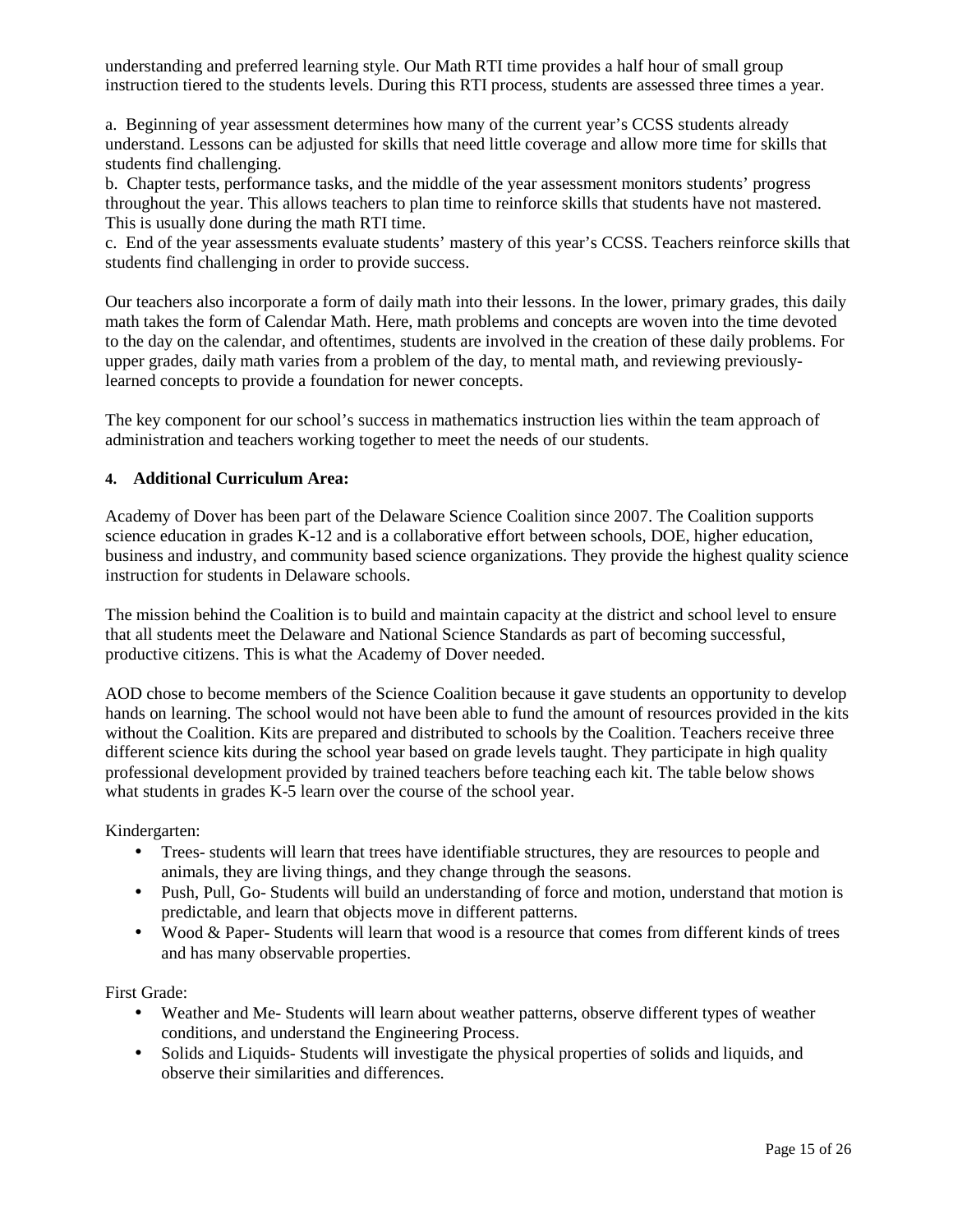• Organisms- Students will observe living organisms and learn about different habitats.

Second Grade:

- Insects- Students will learn about insect needs and identify the life cycles of a beetle, butterfly, and silkworm.
- Bridges- Students will understand the Engineering Design Process and use that knowledge to build model bridges.
- Soils- Students will identify the components of soil and learn about clay, sand, and humus.

Third Grade:

- Human Body- Students will learn about the skeletal system, muscular system, and joints.
- Earth Materials-Students will identify the characteristics of rocks, minerals, and crystals.
- Water- Students will learn about evaporation, condensation, and the three states of matter.

Fourth Grade:

- Structures of Life- Students will learn about the structures of land snails, the properties of seeds/fruits, and the life cycle of a bean plant.
- Magnetism & Electricity-Students will identify forms of energy, and learn about the elements of electrical circuits.
- Land & Water-Students will learn about the water cycle, erosion, and landforms.

Fifth Grade:

- Ecosystems- Students will identify the organisms in ecosystems, learn about growth and reproduction, and identify pollutants.
- Mixtures & Solutions- Students will be introduced to the periodic table and learn about chemical reactions.
- Motion & Design-Students will learn about air resistance, force, friction, and energy.

This curriculum challenges students with inquiry based and hands-on learning experiences. Students in Kindergarten through fifth grade learn about Earth Science and continue with an introduction to Biology, Chemistry, Ecology, and Physics. Teachers are currently planning for the switch from the Delaware Prioritized standards to the Next Generation Science Standards, which is still in the planning phase.

#### **5. Instructional Methods:**

At Academy of Dover, teachers work collaboratively in their grade levels and Professional Learning Communities. In PLC, teachers in kindergarten through second grade meet together and third through fifth meet together, where they discuss a variety of different things from planning to data within test scores, etc. Teachers meet weekly within grade levels to plan for upcoming lessons and provide ways to differentiate instruction. Collaboration with the Special Needs teachers also occurs frequently. Teachers keep up to date records on student goals and submit a folder weekly to the Special Needs Manager with information on student goals and whether their goals are being met or not. Special needs teachers "push in" with students during ELA or math time. Some students' IEP require "pull out" where they are taken from the regular education classroom for a brief period and worked with on their goals as described in their IEP.

In the classrooms teachers differentiate instruction by a number of ways. AOD has built into the daily schedule a reading RTI time and a math RTI time, each lasting half an hour. The reading RTI time allows teachers to work in small groups based upon their results from the DIBELS assessment. Math RTI time allows teachers to pull students into a group that needs extra help in math. During ELA, teachers teach the whole group for a half hour and then spend another hour with smaller groups. These groups are based on students' needs within the classroom. Groups are differentiated by levels. Each class has a Paraprofessional during that ELA time to help provide additional support with small group instruction.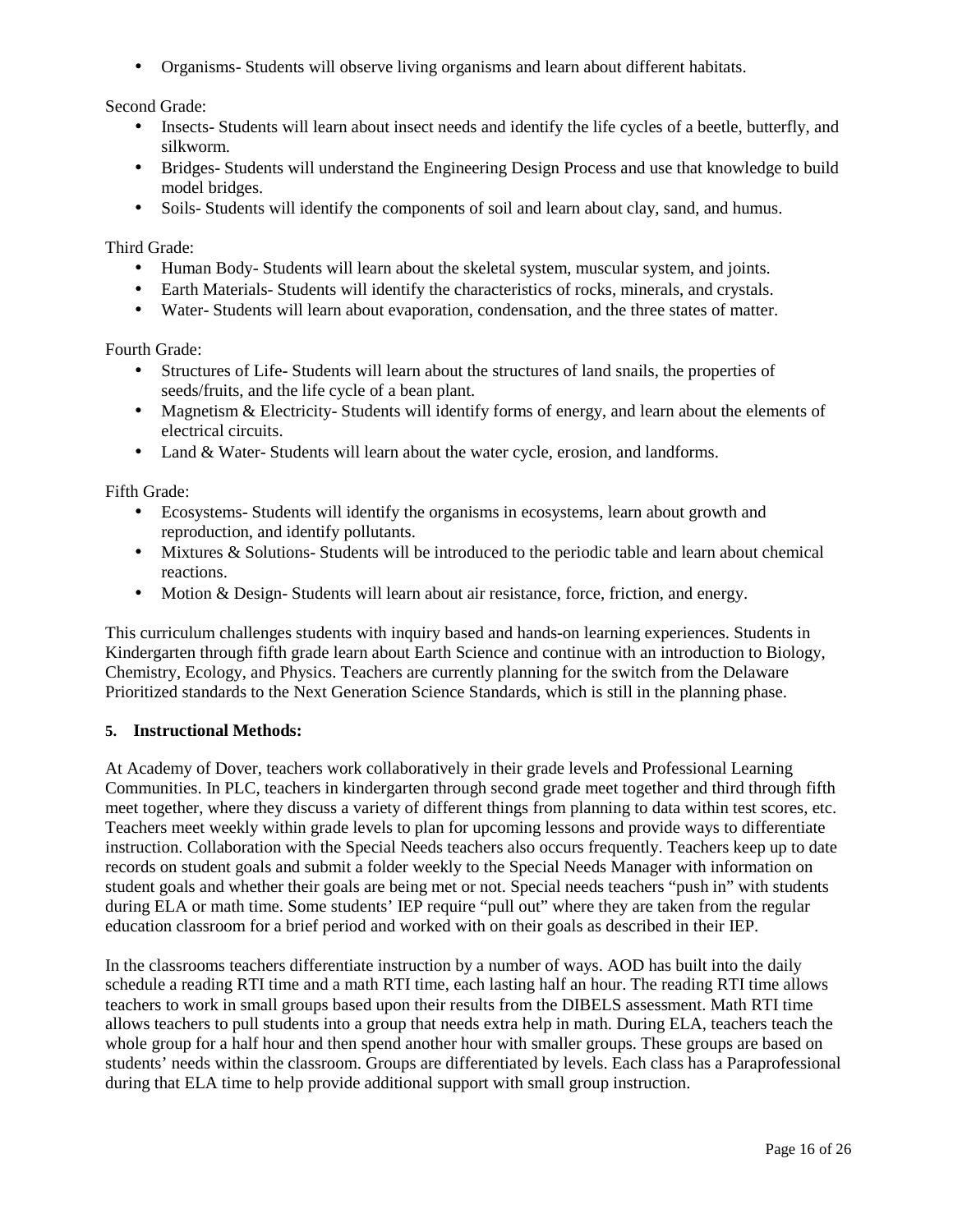Instructional technology and technology applications are integrated into daily lessons to engage students. Many teachers have an interactive white board with the ability to connect to the Internet. This allows virtual lessons and experiences to be brought into the classroom. Graphing calculators, multimedia projectors, and computers are also used to enhance learning.

#### **6. Professional Development:**

Academy of Dover is built upon the ideals of a collaborative learning community. Professional Development at AOD is designed to support the curricular goals for the school community, both vertically and horizontally. This provides the community with a common language around the work that is done with children. With these ideals, AOD utilizes various avenues to support the development of both teachers and staff. Professional Development at AOD focuses on three areas: 1) ongoing teacher collaboration, 2) school wide goals and 3) individual teacher development.

In order to regularly engage staff in this learning process, AOD teachers frequently have the opportunity to meet in grade level teams to plan and discuss student data. Additionally, AOD gives its teachers the opportunity to attend conferences and share with other members of the AOD community what they are doing in their classrooms. Lastly, AOD brings people on site to achieve school wide goals, providing teachers with trainings and ongoing development in areas of need.

Academy of Dover continues to seek to provide its teachers with the necessary resources in order to continue to improve student performance. Ongoing professional development will continue to be conducted regularly during the academic year. This will occur as part of school-wide in service meetings, professional development workshops offered through the Department of Education and as individual/group attendance at regional and national conferences, as well as weekly meetings between teachers.

#### **7. School Leadership**

The Academy of Dover's administrative leadership consists of a Principal and Vice Principal who are Delaware State certified Principals. They are complimented by a team consisting of a School Interventionist who also is a Social Worker, Special Education Manager, Human Resources, Cafeteria Manager and Chief Custodian.

Through weekly student services meetings all facets of school life are discussed and areas of concern identified and addressed. Additionally individual students with particular needs are identified and corrective measures debated and implemented. Material/ financial resources, as well as student progress for each discipline, are reviewed bi-weekly in after school meetings chaired by the Principal with the Vice Principal, Office Manager. The Principal communicates with all families and students on a weekly basis through electronic means by newsletter and announcements. Parent, student, and staff input play a key role in the day to day operations of the Academy of Dover.

The Academy of Dover leadership team consists of the following:

The CEO/Principal is the Leader of the school. He answers to the Board of Directors and oversees the development of the school and constantly works to achieve the goals outlined in his strategic plan. He also serves as the Chief Financial Officer, Director of Human Resources and Director of Curriculum.

The Vice Principal manages the day-to-day operations of the classrooms and instruction. She oversees the curriculum, scheduling, in- service training/staff development, oversees assessment programs, responsible for establishing a positive learning environment and the climate/culture at the school.

The School Interventionist is responsible for managing student behavior and teacher write-ups. She also serves as the Director of Transportation and oversees the PBS Program.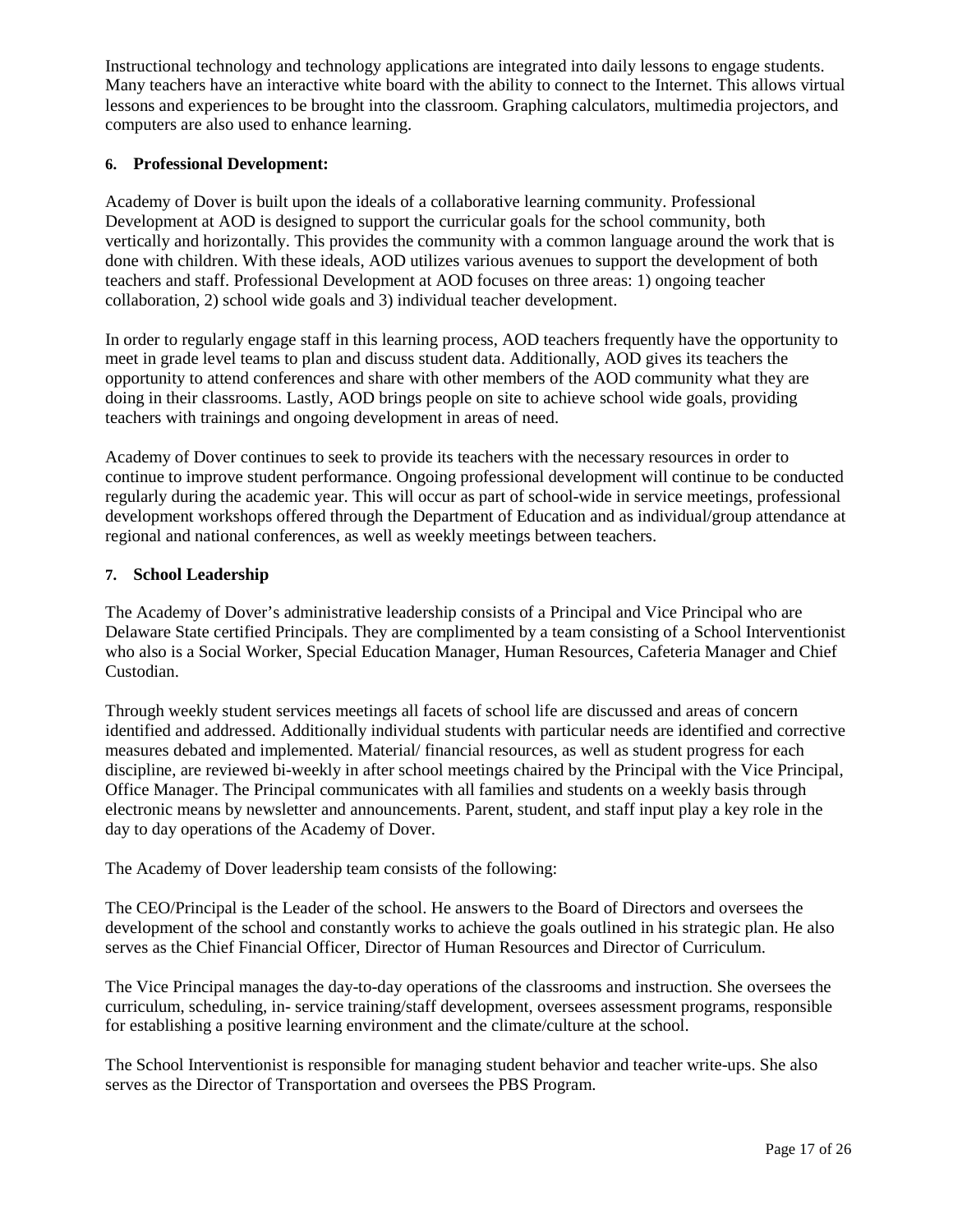The Human Resource Officer/Office Manager assist the CEO in overseeing the schools' budget reporting and monthly financial reports to the board.

Lead Teachers meet with their departments on a regular basis and have mandatory meetings with the Principal and Vice Principal every two weeks. Each department is considered a Positive Learning

Community (PLC) where they are expected to share teaching ideas/strategies, review data, and discuss curriculum ideas/concerns.

It is the leadership philosophy of AOD to:

1. Administer the school in strict compliance with State and Federal Charter School regulations ensuring a free and appropriate public school education for students with a demonstrated interest in Math and Science. 2. Academic rigor, exposure to appropriate social activities, and challenging physical development will be the basic principles guiding our daily routine.

3. Leadership training for students will be paramount in our operations and integrated into the curriculum. Student leadership will be included/ advised on all major operational decisions and will enjoy open door access to AOD Administration.

4. Material and financial resources will be allocated and allotted to the maximum extent in support of our student's education.

5. To maintain an AOD outreach program effectively communicating to members of the community that diversity is a welcome entity and all may apply.

6. Institutions in pursuit of student achievement.

7. To provide professional development opportunities for staff and an ideal workplace.

8. Decisions at AOD are made always with the best interest of the student in mind.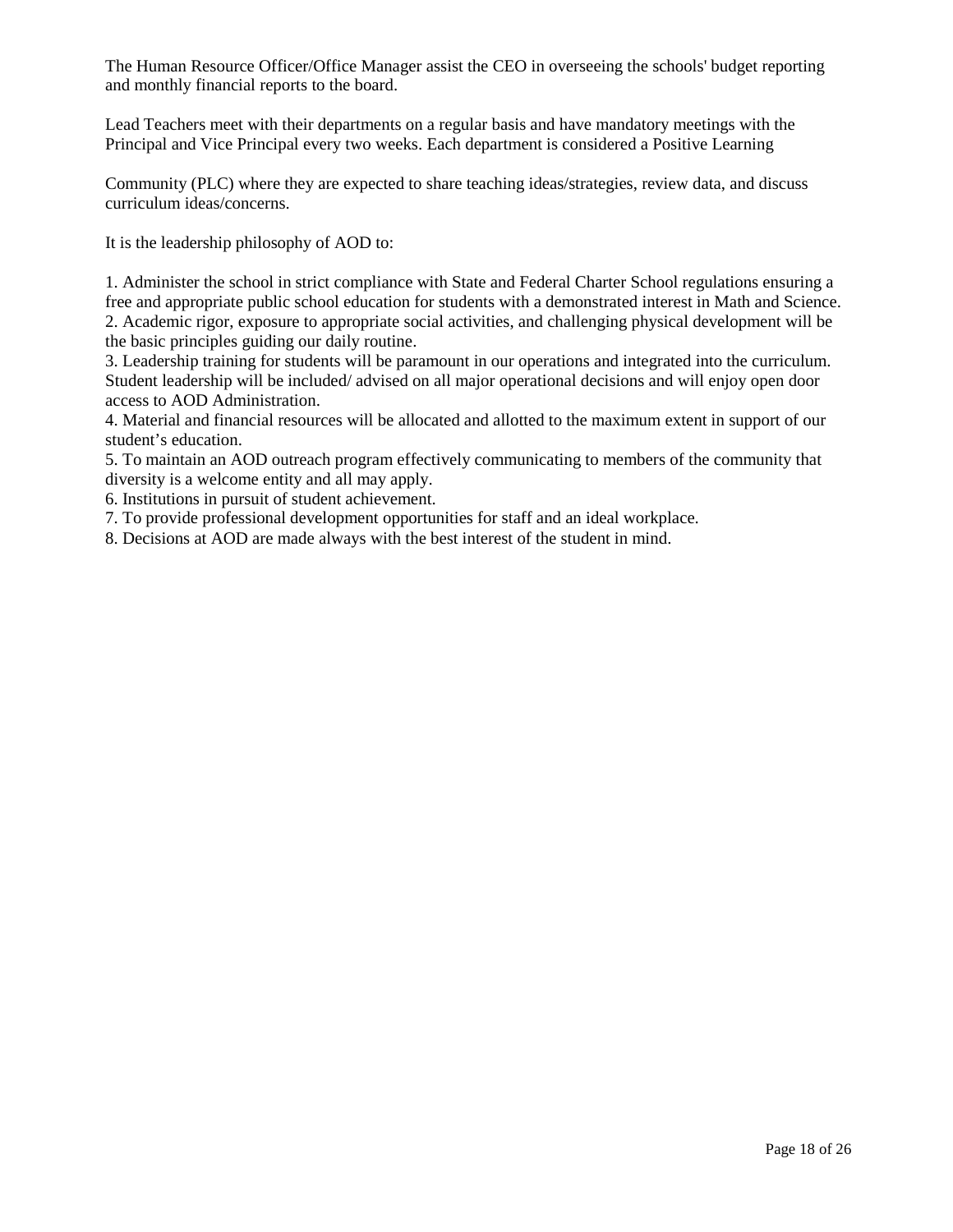## **STATE CRITERION--REFERENCED TESTS**

**Subject:** <u>Math</u> **Test::**<br> **All Students Tested/Grade:** <u>3</u> **Edition Publisher:** 

# **All Students Tested/Grade:** 3 **Edition/Publication Year:** 2013

| School Year                      | 2012-2013      | 2011-2012        | 2010-2011        | 2009-2010        | 2008-2009 |
|----------------------------------|----------------|------------------|------------------|------------------|-----------|
| Testing month                    | Jan            | Jan              | Jan              | Jan              | Jan       |
| <b>SCHOOL SCORES*</b>            |                |                  |                  |                  |           |
| % Proficient plus % Advanced     | 70             | 79               | 38               | 57               | 59        |
| % Advanced                       | 9              | 35               | 3                | 10               | 9         |
| Number of students tested        | 46             | 34               | 37               | 51               | 34        |
| Percent of total students tested | 100            | 100              | 95               | 100              | 100       |
| Number of students tested with   |                |                  |                  |                  |           |
| alternative assessment           |                |                  |                  |                  |           |
| % of students tested with        |                |                  |                  |                  |           |
| alternative assessment           |                |                  |                  |                  |           |
| <b>SUBGROUP SCORES</b>           |                |                  |                  |                  |           |
| 1. Free and Reduced-Price        |                |                  |                  |                  |           |
| Meals/Socio-Economic/            |                |                  |                  |                  |           |
| <b>Disadvantaged Students</b>    |                |                  |                  |                  |           |
| % Proficient plus % Advanced     | 77             | 54               | 58               | 68               | 39        |
| % Advanced                       | 27             | 25               | 15               | 11               | 8         |
| Number of students tested        | 22             | 24               | 33               | 19               | 26        |
| 2. Students receiving Special    |                |                  |                  |                  |           |
| <b>Education</b>                 |                |                  |                  |                  |           |
| % Proficient plus % Advanced     | 100            | $\boldsymbol{0}$ | $\boldsymbol{0}$ | 33               | 67        |
| % Advanced                       | 50             | $\mathbf{0}$     | $\overline{0}$   | $\boldsymbol{0}$ | 33        |
| Number of students tested        | $\overline{2}$ | $\mathbf{1}$     | 3                | 6                | 6         |
| 3. English Language Learner      |                |                  |                  |                  |           |
| <b>Students</b>                  |                |                  |                  |                  |           |
| % Proficient plus % Advanced     |                | 100              | 50               | 100              |           |
| % Advanced                       |                | 50               | $\boldsymbol{0}$ | 100              |           |
| Number of students tested        |                | $\overline{2}$   | $\overline{2}$   | 1                |           |
| 4. Hispanic or Latino            |                |                  |                  |                  |           |
| <b>Students</b>                  |                |                  |                  |                  |           |
| % Proficient plus % Advanced     |                | $\boldsymbol{0}$ | 50               |                  |           |
| % Advanced                       |                | $\mathbf{0}$     | $\boldsymbol{0}$ |                  |           |
| Number of students tested        |                | $\mathbf{1}$     | $\overline{2}$   |                  |           |
| 5. African-American              |                |                  |                  |                  |           |
| <b>Students</b>                  |                |                  |                  |                  |           |
| % Proficient plus % Advanced     | 78             | 55               | 53               | 70               | 42        |
| % Advanced                       | 30             | 27               | 18               | 15               | 10        |
| Number of students tested        | 23             | 22               | 34               | 20               | 29        |
| <b>6. Asian Students</b>         |                |                  |                  |                  |           |
| % Proficient plus % Advanced     |                |                  |                  | 100              |           |
| % Advanced                       |                |                  |                  | 100              |           |
| Number of students tested        |                |                  |                  | $\mathbf{1}$     |           |
| 7. American Indian or            |                |                  |                  |                  |           |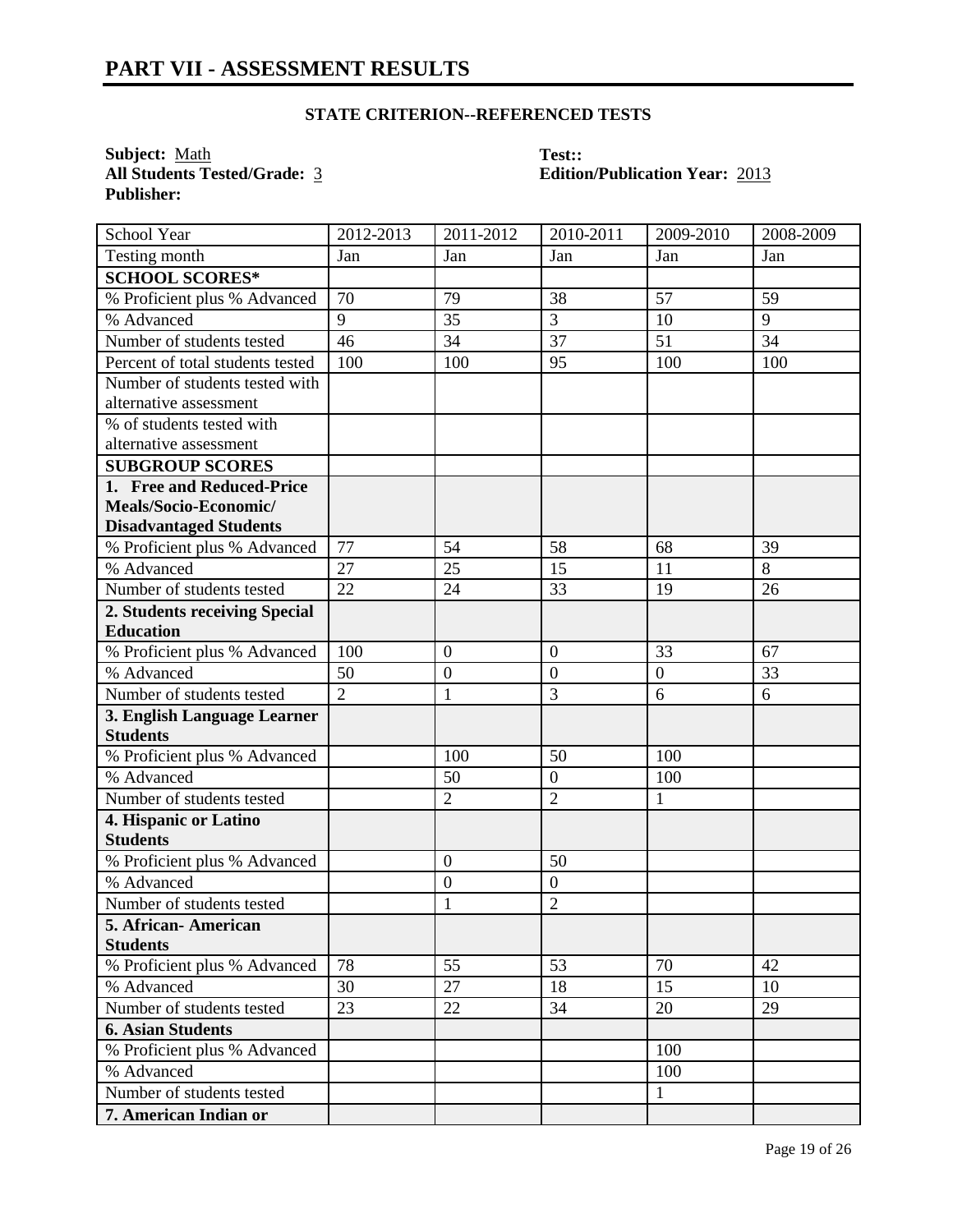| <b>Alaska Native Students</b>    |                |                  |                |                |                |
|----------------------------------|----------------|------------------|----------------|----------------|----------------|
| % Proficient plus % Advanced     | 100            | $\overline{0}$   | $\overline{0}$ |                |                |
| % Advanced                       | $\overline{0}$ | $\boldsymbol{0}$ | $\overline{0}$ |                |                |
| Number of students tested        | $\mathbf{1}$   | $\mathbf{1}$     | $\mathbf{1}$   |                |                |
| 8. Native Hawaiian or other      |                |                  |                |                |                |
| <b>Pacific Islander Students</b> |                |                  |                |                |                |
| % Proficient plus % Advanced     |                |                  |                |                |                |
| % Advanced                       |                |                  |                |                |                |
| Number of students tested        |                |                  |                |                |                |
| 9. White Students                |                |                  |                |                |                |
| % Proficient plus % Advanced     | 100            | 75               | 75             | 100            | 100            |
| % Advanced                       | 100            | 25               | $\theta$       | $\overline{0}$ | $\overline{0}$ |
| Number of students tested        | 1              | $\overline{4}$   | $\overline{4}$ | 1              | $\mathbf{1}$   |
| 10. Two or More Races            |                |                  |                |                |                |
| identified Students              |                |                  |                |                |                |
| % Proficient plus % Advanced     |                |                  |                | 100            |                |
| % Advanced                       |                |                  |                | $\overline{0}$ |                |
| Number of students tested        |                |                  |                | 1              |                |
| 11. Other 1: Other 1             |                |                  |                |                |                |
| % Proficient plus % Advanced     |                |                  |                |                |                |
| % Advanced                       |                |                  |                |                |                |
| Number of students tested        |                |                  |                |                |                |
| 12. Other 2: Other 2             |                |                  |                |                |                |
| % Proficient plus % Advanced     |                |                  |                |                |                |
| % Advanced                       |                |                  |                |                |                |
| Number of students tested        |                |                  |                |                |                |
| 13. Other 3: Other 3             |                |                  |                |                |                |
| % Proficient plus % Advanced     |                |                  |                |                |                |
| % Advanced                       |                |                  |                |                |                |
| Number of students tested        |                |                  |                |                |                |

**NOTES:**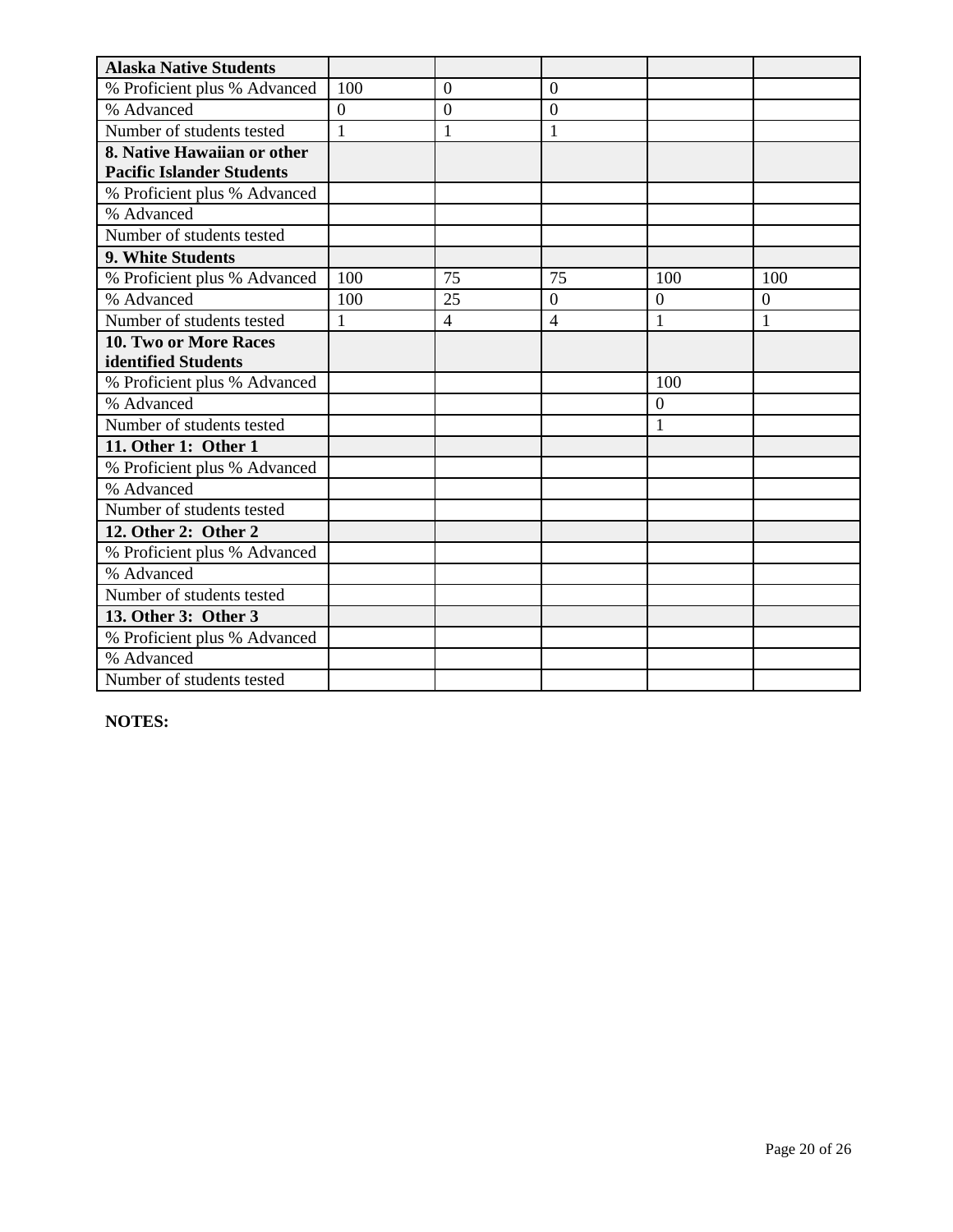### **STATE CRITERION--REFERENCED TESTS**

**Subject:** <u>Math</u> **Test::**<br> **All Students Tested/Grade:** <u>4</u> **Edition Publisher:** AIR

# **All Students Tested/Grade:** 4 **Edition/Publication Year:** 2013

| School Year                      | 2012-2013      | 2011-2012        | 2010-2011        | 2009-2010        | 2008-2009      |
|----------------------------------|----------------|------------------|------------------|------------------|----------------|
| Testing month                    | Jan            | Jan              | Jan              | Jan              | Jan            |
| <b>SCHOOL SCORES*</b>            |                |                  |                  |                  |                |
| % Proficient plus % Advanced     | 72             | 52               | 53               | 65               | 34             |
| % Advanced                       | 8              | $\overline{7}$   | $\boldsymbol{0}$ | 30               | 9              |
| Number of students tested        | 25             | 29               | 40               | 23               | 32             |
| Percent of total students tested | 93             | 100              | 98               | 100              | 100            |
| Number of students tested with   |                |                  |                  |                  |                |
| alternative assessment           |                |                  |                  |                  |                |
| % of students tested with        |                |                  |                  |                  |                |
| alternative assessment           |                |                  |                  |                  |                |
| <b>SUBGROUP SCORES</b>           |                |                  |                  |                  |                |
| 1. Free and Reduced-Price        |                |                  |                  |                  |                |
| Meals/Socio-Economic/            |                |                  |                  |                  |                |
| <b>Disadvantaged Students</b>    |                |                  |                  |                  |                |
| % Proficient plus % Advanced     | 68             | 54               | 55               | 63               | 25             |
| % Advanced                       | $\overline{5}$ | 8                | $\overline{0}$   | 21               | $\overline{4}$ |
| Number of students tested        | 22             | 26               | 33               | 19               | 28             |
| 2. Students receiving Special    |                |                  |                  |                  |                |
| <b>Education</b>                 |                |                  |                  |                  |                |
| % Proficient plus % Advanced     | 50             | $\overline{0}$   | 50               | 17               | 50             |
| % Advanced                       | $\overline{0}$ | $\overline{0}$   | $\boldsymbol{0}$ | $\mathbf{0}$     | 13             |
| Number of students tested        | $\overline{2}$ | 3                | $\overline{4}$   | 6                | 8              |
| 3. English Language Learner      |                |                  |                  |                  |                |
| <b>Students</b>                  |                |                  |                  |                  |                |
| % Proficient plus % Advanced     | $\overline{0}$ | 67               | 100              | 100              | $\overline{0}$ |
| % Advanced                       | $\overline{0}$ | $\boldsymbol{0}$ | $\boldsymbol{0}$ | $\boldsymbol{0}$ | $\overline{0}$ |
| Number of students tested        | $\overline{0}$ | 3                | $\overline{2}$   | $\mathbf{1}$     | $\overline{0}$ |
| 4. Hispanic or Latino            |                |                  |                  |                  |                |
| <b>Students</b>                  |                |                  |                  |                  |                |
| % Proficient plus % Advanced     | $\overline{0}$ | $\boldsymbol{0}$ | $\mathbf{0}$     | 50               | $\overline{0}$ |
| % Advanced                       |                | $\mathbf{0}$     | $\mathbf{0}$     |                  |                |
| Number of students tested        |                | $\mathbf{1}$     | $\overline{2}$   |                  |                |
| 5. African- American             |                |                  |                  |                  |                |
| <b>Students</b>                  |                |                  |                  |                  |                |
| % Proficient plus % Advanced     | 74             | 52               | 54               | 60               | 32             |
| % Advanced                       | 9              | 9                | $\overline{0}$   | 25               | 10             |
| Number of students tested        | 23             | 23               | 35               | 20               | 31             |
| <b>6. Asian Students</b>         |                |                  |                  |                  |                |
| % Proficient plus % Advanced     |                |                  |                  | 100              |                |
| % Advanced                       |                |                  |                  | $\boldsymbol{0}$ |                |
| Number of students tested        |                |                  |                  | $\mathbf{1}$     |                |
| 7. American Indian or            |                |                  |                  |                  |                |
| <b>Alaska Native Students</b>    |                |                  |                  |                  |                |
| % Proficient plus % Advanced     | $\mathbf{0}$   | $\boldsymbol{0}$ | $\overline{0}$   |                  |                |
| % Advanced                       | $\overline{0}$ | $\boldsymbol{0}$ | $\boldsymbol{0}$ |                  |                |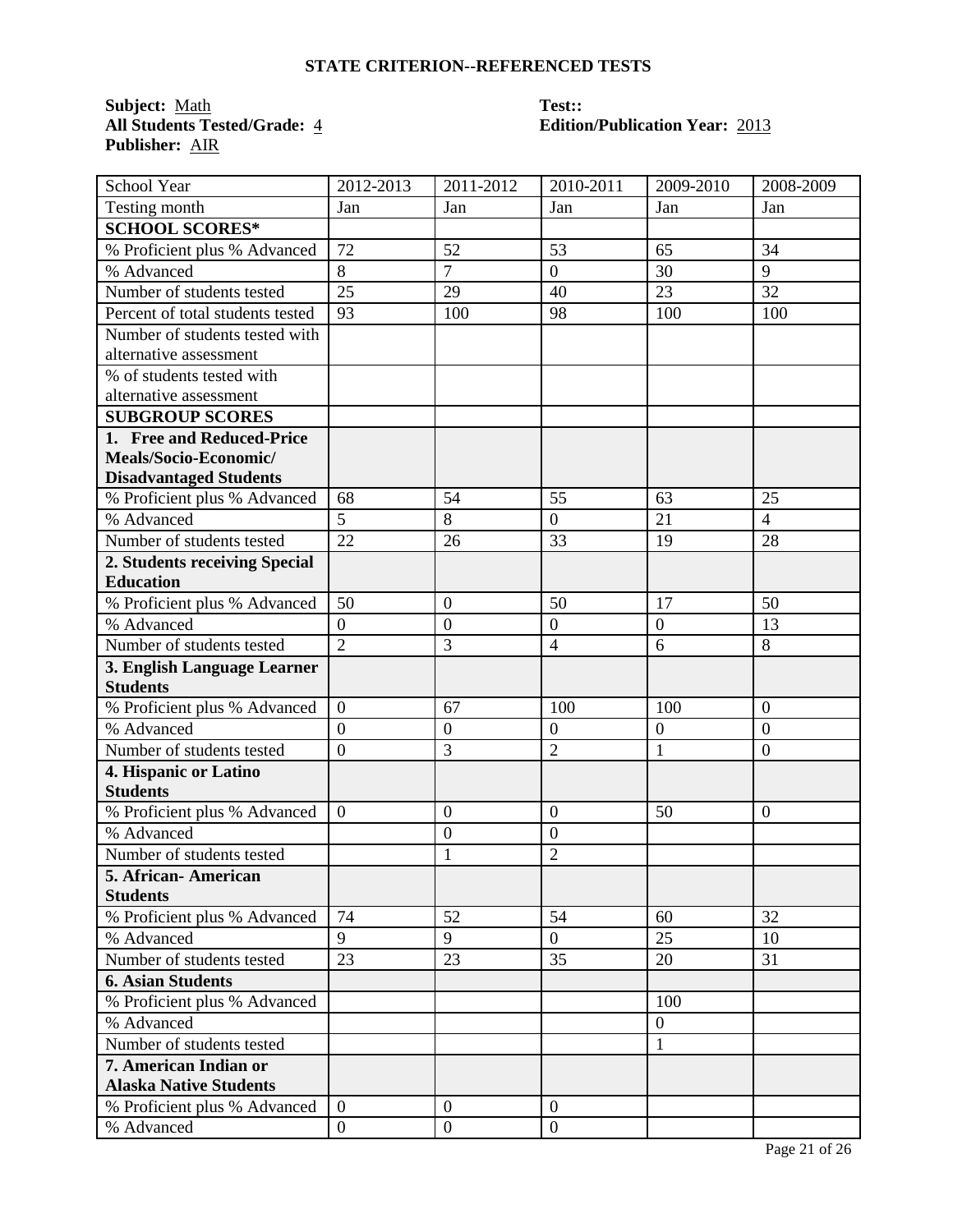| Number of students tested        | $\mathbf{1}$   | 1              | 1              |              |              |
|----------------------------------|----------------|----------------|----------------|--------------|--------------|
| 8. Native Hawaiian or other      |                |                |                |              |              |
| <b>Pacific Islander Students</b> |                |                |                |              |              |
| % Proficient plus % Advanced     |                |                |                |              |              |
| % Advanced                       |                |                |                |              |              |
| Number of students tested        |                |                |                |              |              |
| 9. White Students                |                |                |                |              |              |
| % Proficient plus % Advanced     | 100            | 60             | 50             | 100          | 100          |
| % Advanced                       | $\overline{0}$ | $\overline{0}$ | $\Omega$       | 100          | $\theta$     |
| Number of students tested        | 1              | 5              | $\overline{4}$ | 1            | $\mathbf{1}$ |
| 10. Two or More Races            |                |                |                |              |              |
| identified Students              |                |                |                |              |              |
| % Proficient plus % Advanced     |                |                |                | 100          |              |
| % Advanced                       |                |                |                | 100          |              |
| Number of students tested        |                |                |                | $\mathbf{1}$ |              |
| 11. Other 1: Other 1             |                |                |                |              |              |
| % Proficient plus % Advanced     |                |                |                |              |              |
| % Advanced                       |                |                |                |              |              |
| Number of students tested        |                |                |                |              |              |
| 12. Other 2: Other 2             |                |                |                |              |              |
| % Proficient plus % Advanced     |                |                |                |              |              |
| % Advanced                       |                |                |                |              |              |
| Number of students tested        |                |                |                |              |              |
| 13. Other 3: Other 3             |                |                |                |              |              |
| % Proficient plus % Advanced     |                |                |                |              |              |
| % Advanced                       |                |                |                |              |              |
| Number of students tested        |                |                |                |              |              |

**NOTES:**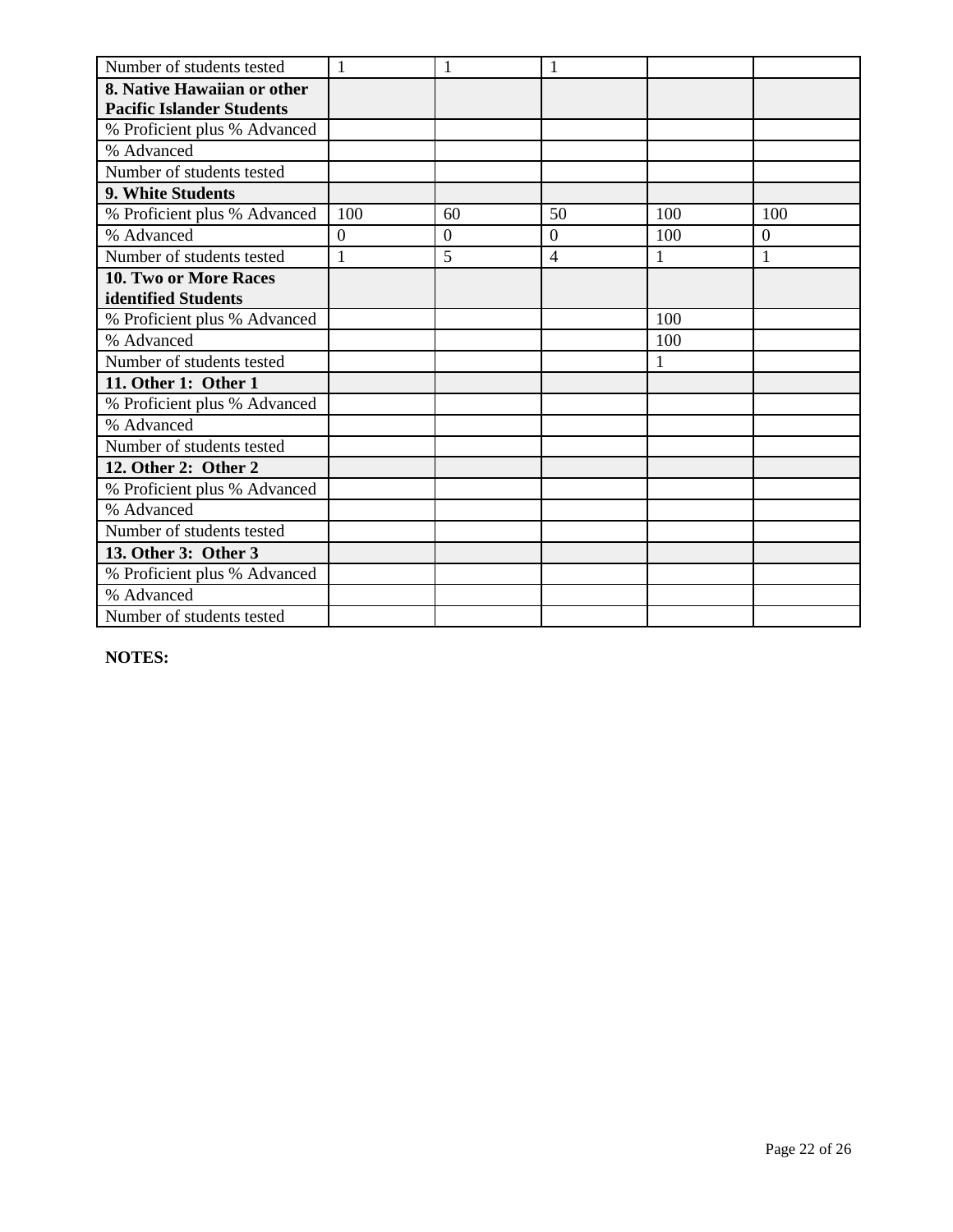### **STATE CRITERION--REFERENCED TESTS**

**Subject:** <u>Reading/ELA</u> **Test::**<br> **All Students Tested/Grade:** <u>3</u> **Edition Publisher:** AIR

# **All Students Tested/Grade:** 3 **Edition/Publication Year:** 2013

| School Year                      | 2012-2013      | 2011-2012 | 2010-2011        | 2009-2010        | 2008-2009        |
|----------------------------------|----------------|-----------|------------------|------------------|------------------|
| Testing month                    | Jan            | Jan       | Jan              | Jan              | Jan              |
| <b>SCHOOL SCORES*</b>            |                |           |                  |                  |                  |
| % Proficient plus % Advanced     | 71             | 79        | 52               | 75               | 67               |
| % Advanced                       | 42             | 47        | 21               | 14               | 30               |
| Number of students tested        | 45             | 34        | 33               | 51               | 30               |
| Percent of total students tested | 100            | 100       | 94               | 100              | 100              |
| Number of students tested with   |                |           |                  |                  |                  |
| alternative assessment           |                |           |                  |                  |                  |
| % of students tested with        |                |           |                  |                  |                  |
| alternative assessment           |                |           |                  |                  |                  |
| <b>SUBGROUP SCORES</b>           |                |           |                  |                  |                  |
| 1. Free and Reduced-Price        |                |           |                  |                  |                  |
| Meals/Socio-Economic/            |                |           |                  |                  |                  |
| <b>Disadvantaged Students</b>    |                |           |                  |                  |                  |
| % Proficient plus % Advanced     | 71             | 78        | 46               | 71               | 65               |
| % Advanced                       | 43             | 44        | 23               | 10               | 26               |
| Number of students tested        | 44             | 44        | 26               | 42               | 23               |
| 2. Students receiving Special    |                |           |                  |                  |                  |
| <b>Education</b>                 |                |           |                  |                  |                  |
| % Proficient plus % Advanced     | 50             | 20        | $\overline{0}$   | 50               |                  |
| % Advanced                       | 38             | 20        | $\mathbf{0}$     | $\boldsymbol{0}$ |                  |
| Number of students tested        | $\overline{8}$ | 5         | 1                | 8                |                  |
| 3. English Language Learner      |                |           |                  |                  |                  |
| <b>Students</b>                  |                |           |                  |                  |                  |
| % Proficient plus % Advanced     |                |           | 100              | 100              | 100              |
| % Advanced                       |                |           | $\mathbf{0}$     | $\boldsymbol{0}$ | $\boldsymbol{0}$ |
| Number of students tested        |                |           | $\mathbf{1}$     | $\mathbf{1}$     | $\mathbf{1}$     |
| 4. Hispanic or Latino            |                |           |                  |                  |                  |
| <b>Students</b>                  |                |           |                  |                  |                  |
| % Proficient plus % Advanced     | 50             | 100       | 50               | 40               | 100              |
| % Advanced                       | 50             | 100       | $\boldsymbol{0}$ | $\overline{0}$   | 100              |
| Number of students tested        | $\overline{2}$ | 1         | $\overline{2}$   | 5                | 1                |
| 5. African-American              |                |           |                  |                  |                  |
| <b>Students</b>                  |                |           |                  |                  |                  |
| % Proficient plus % Advanced     | 73             | 74        | 48               | 75               | 65               |
| % Advanced                       | 43             | 33        | 24               | 15               | 22               |
| Number of students tested        | 37             | 27        | 25               | 47               | 23               |
| <b>6. Asian Students</b>         |                |           |                  |                  |                  |
| % Proficient plus % Advanced     |                |           |                  | 100              | 100              |
| % Advanced                       |                |           |                  | $\overline{0}$   | $\overline{0}$   |
| Number of students tested        |                |           |                  | $\mathbf{1}$     | $\mathbf{1}$     |
| 7. American Indian or            |                |           |                  |                  |                  |
| <b>Alaska Native Students</b>    |                |           |                  |                  |                  |
| % Proficient plus % Advanced     |                | 100       | $\overline{0}$   |                  |                  |
| % Advanced                       |                | 100       | $\boldsymbol{0}$ |                  |                  |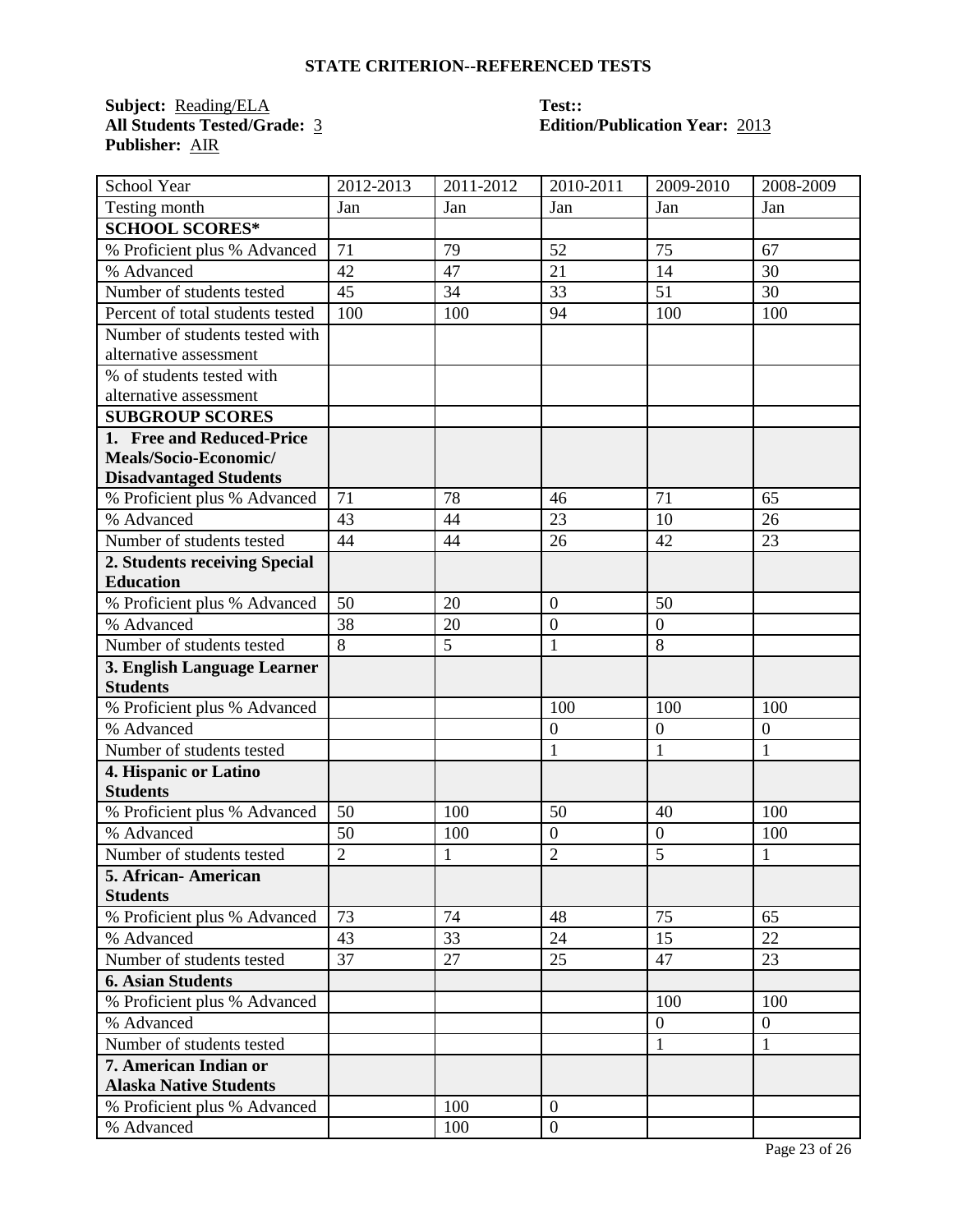| Number of students tested        |    | $\overline{2}$ |                |          |                |
|----------------------------------|----|----------------|----------------|----------|----------------|
| 8. Native Hawaiian or other      |    |                |                |          |                |
| <b>Pacific Islander Students</b> |    |                |                |          |                |
| % Proficient plus % Advanced     |    |                |                |          |                |
| % Advanced                       |    |                |                |          |                |
| Number of students tested        |    |                |                |          |                |
| 9. White Students                |    |                |                |          |                |
| % Proficient plus % Advanced     | 63 | 100            | 71             | 67       | 50             |
| % Advanced                       | 38 | 100            | 14             | $\Omega$ | 50             |
| Number of students tested        | 8  | 5              | $\overline{7}$ | 3        | $\overline{2}$ |
| 10. Two or More Races            |    |                |                |          |                |
| identified Students              |    |                |                |          |                |
| % Proficient plus % Advanced     |    |                |                |          | 75             |
| % Advanced                       |    |                |                |          | 75             |
| Number of students tested        |    |                |                |          | $\overline{4}$ |
| 11. Other 1: Other 1             |    |                |                |          |                |
| % Proficient plus % Advanced     |    |                |                |          |                |
| % Advanced                       |    |                |                |          |                |
| Number of students tested        |    |                |                |          |                |
| 12. Other 2: Other 2             |    |                |                |          |                |
| % Proficient plus % Advanced     |    |                |                |          |                |
| % Advanced                       |    |                |                |          |                |
| Number of students tested        |    |                |                |          |                |
| 13. Other 3: Other 3             |    |                |                |          |                |
| % Proficient plus % Advanced     |    |                |                |          |                |
| % Advanced                       |    |                |                |          |                |
| Number of students tested        |    |                |                |          |                |

**NOTES:**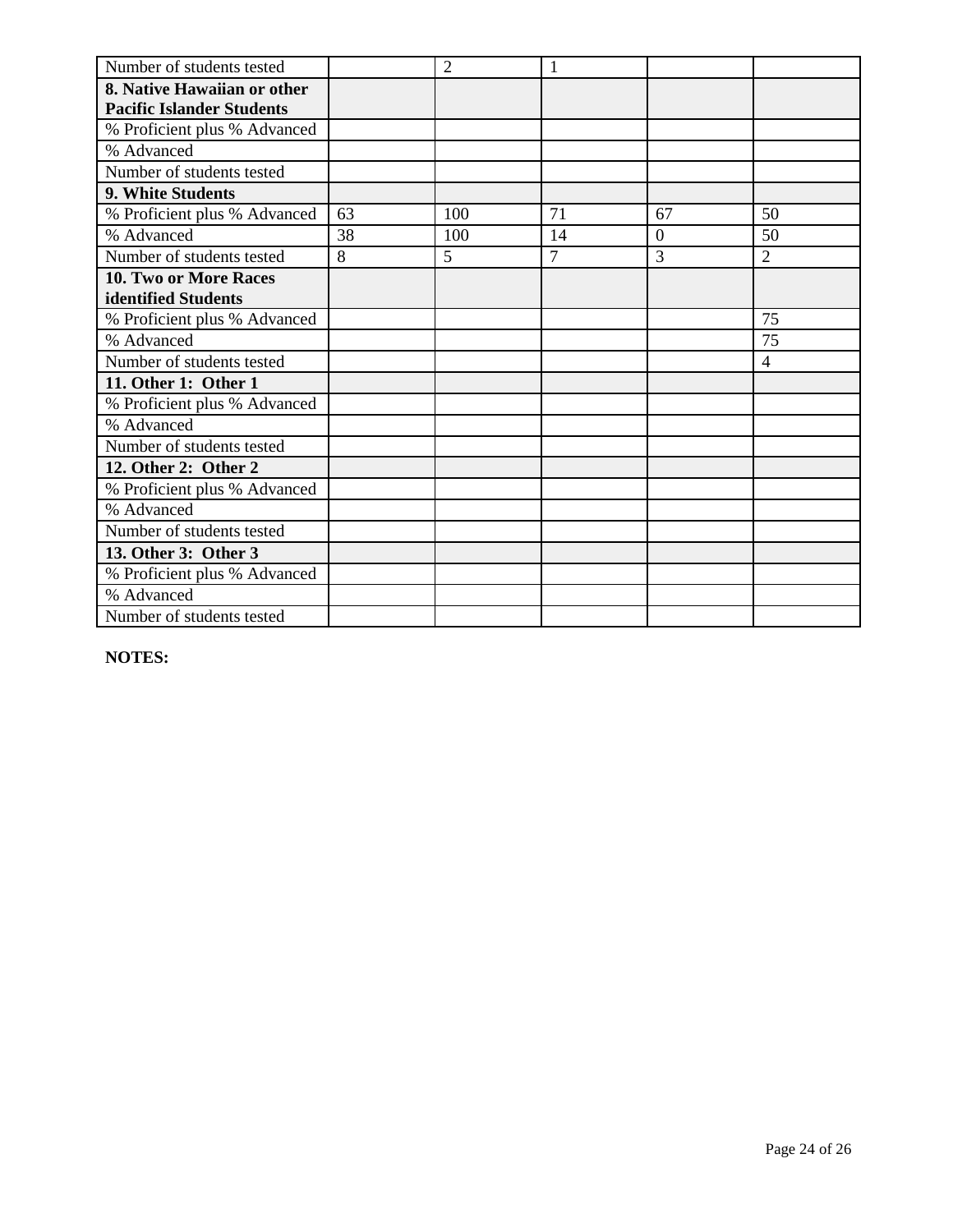### **STATE CRITERION--REFERENCED TESTS**

**Subject:** <u>Reading/ELA</u> **Test::** <u>DCAS</u><br> **All Students Tested/Grade:** 4 **Edition/Public Publisher:** AIR

# **All Students Tested/Grade:** 4 **Edition/Publication Year:** 2013

| School Year                                    | 2012-2013        | 2011-2012        | 2010-2011      | 2009-2010        | 2008-2009      |
|------------------------------------------------|------------------|------------------|----------------|------------------|----------------|
| Testing month                                  | Jan              | Jan              | Jan            | Jan              | Jan            |
| <b>SCHOOL SCORES*</b>                          |                  |                  |                |                  |                |
| % Proficient plus % Advanced                   | 80               | 56               | 54             | 74               | 43             |
| % Advanced                                     | 32               | 26               | 15             | 17               | 10             |
| Number of students tested                      | 25               | 27               | 39             | 23               | 30             |
| Percent of total students tested               | 93               | 100              | 98             | 100              | 100            |
| Number of students tested with                 | $\overline{0}$   | $\boldsymbol{0}$ | $\overline{0}$ | $\overline{0}$   | $\overline{0}$ |
| alternative assessment                         |                  |                  |                |                  |                |
| % of students tested with                      | $\overline{0}$   | $\overline{0}$   | $\mathbf{0}$   | $\overline{0}$   | $\Omega$       |
| alternative assessment                         |                  |                  |                |                  |                |
| <b>SUBGROUP SCORES</b>                         |                  |                  |                |                  |                |
| 1. Free and Reduced-Price                      |                  |                  |                |                  |                |
| Meals/Socio-Economic/                          |                  |                  |                |                  |                |
| <b>Disadvantaged Students</b>                  |                  |                  |                |                  |                |
| % Proficient plus % Advanced                   | 77               | 54               | 58             | 68               | 39             |
| % Advanced                                     | 27               | 25               | 15             | 11               | 8              |
| Number of students tested                      | 22               | 24               | 33             | 19               | 26             |
| 2. Students receiving Special                  |                  |                  |                |                  |                |
| <b>Education</b>                               |                  |                  |                |                  |                |
| % Proficient plus % Advanced                   | 100              | $\overline{0}$   | $\overline{0}$ | 33               | 68             |
| % Advanced                                     | 50               | $\boldsymbol{0}$ | $\overline{0}$ | $\boldsymbol{0}$ | 33             |
| Number of students tested                      | $\overline{2}$   | $\mathbf{1}$     | 3              | 6                | 6              |
| 3. English Language Learner<br><b>Students</b> |                  |                  |                |                  |                |
| % Proficient plus % Advanced                   |                  | 100              | 50             | 100              |                |
| % Advanced                                     |                  | 50               | $\mathbf{0}$   | 100              |                |
| Number of students tested                      |                  | $\overline{2}$   | $\overline{2}$ | $\mathbf{1}$     |                |
| 4. Hispanic or Latino                          |                  |                  |                |                  |                |
| <b>Students</b>                                |                  |                  |                |                  |                |
| % Proficient plus % Advanced                   |                  | $\boldsymbol{0}$ | 50             |                  |                |
| % Advanced                                     |                  | $\boldsymbol{0}$ | $\mathbf{0}$   |                  |                |
| Number of students tested                      |                  | 1                | $\overline{2}$ |                  |                |
| 5. African-American                            |                  |                  |                |                  |                |
| <b>Students</b>                                |                  |                  |                |                  |                |
| % Proficient plus % Advanced                   | 78               | 55               | 53             | 70               | 41             |
| % Advanced                                     | 30               | 27               | 18             | 15               | 10             |
| Number of students tested                      | 23               | 22               | 34             | 20               | 29             |
| <b>6. Asian Students</b>                       |                  |                  |                |                  |                |
| % Proficient plus % Advanced                   |                  |                  |                | 100              |                |
| % Advanced                                     |                  |                  |                | 100              |                |
| Number of students tested                      |                  |                  |                | $\mathbf{1}$     |                |
| 7. American Indian or                          |                  |                  |                |                  |                |
| <b>Alaska Native Students</b>                  |                  |                  |                |                  |                |
| % Proficient plus % Advanced                   | 100              | $\overline{0}$   | $\mathbf{0}$   |                  |                |
| % Advanced                                     | $\boldsymbol{0}$ | $\boldsymbol{0}$ | $\mathbf{0}$   |                  |                |